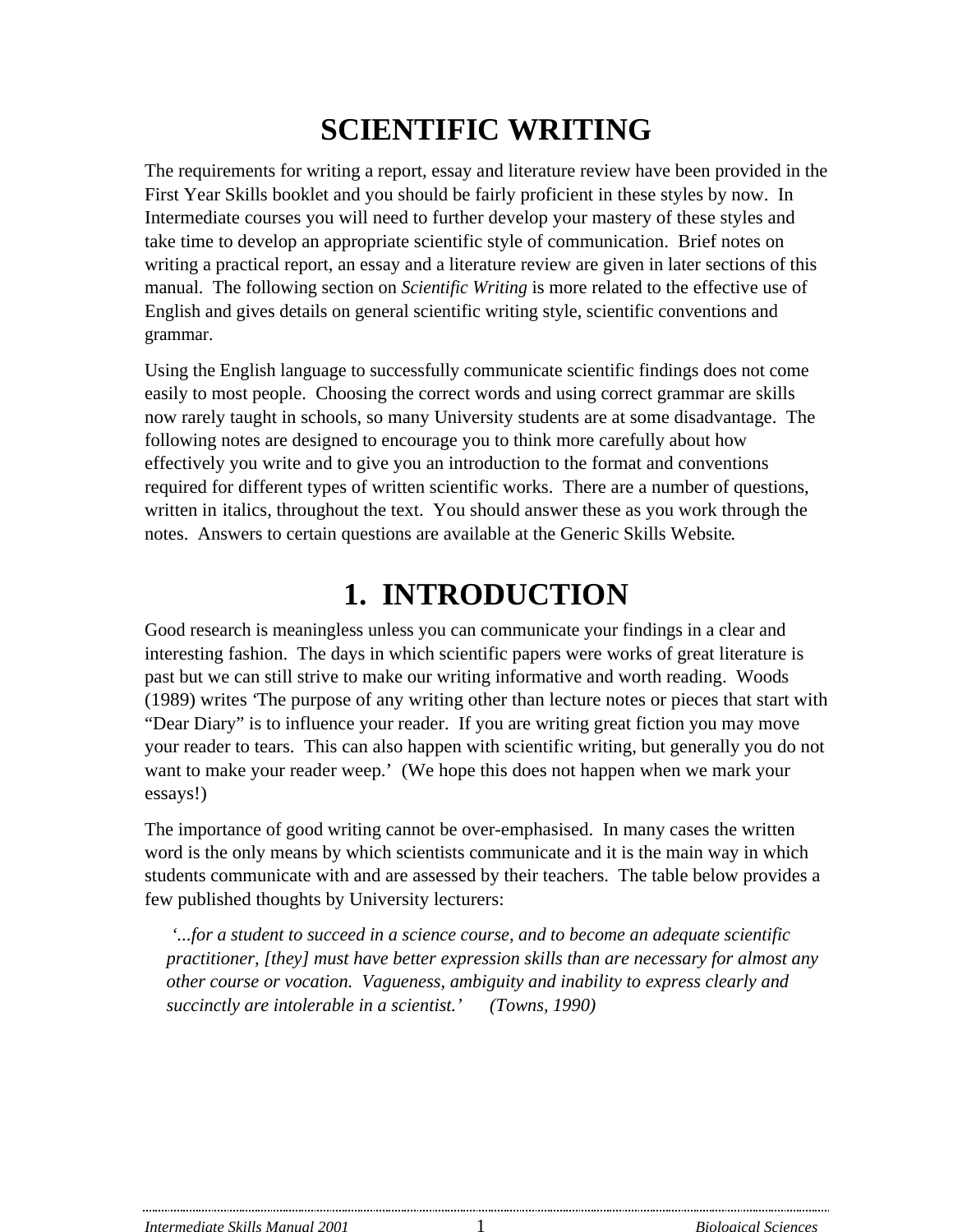*'Offer me a choice: two [University] entrants of the same IQ (if such a measure can, for a moment, be accepted as valid). Both have natural curiosity about science,<sup>1</sup> and sensible ambition. One has inadequate chemistry but good literacy skills, the other the converse. Which do I feel has the greater chance, given strong motivation, of succeeding in a science degree and beyond? Well, I shall take the literate one. Those who disagree with me are quite welcome to the other.' (Towns, 1990)*

 *'The fundamental purpose of scientific discourse is not the mere presentation of information and thought, but rather its actual communication. It does not matter how pleased an author might be to have converted all the right data into sentences and paragraphs; it matters only whether a large majority of the reading audience accurately perceives what the author had in mind.' (Gopen and Swan, 1990)*

Whether you are writing an essay, literature review or the discussion in a practical report, you will have the task of presenting a logical series of facts and reasoned argument to your reader. Your sentences and paragraphs should be in a logical order so that the reader can easily follow your argument and reach the same conclusion you have. Each paragraph should be able to stand on its own and be internally cohesive. A long piece of writing can be made more readable if you use subheadings to organise the prose into sections. Be cautious about writing the first phrase that comes into your head and get into the habit of writing several drafts of any report or essay.

You want your reader to understand what you are writing, to maintain respect for you and not to become annoyed with you. This can be done if you write simply, succinctly and without grammatical errors. Correct spelling is also a great help!

#### **A note on computer spellcheckers**

Correcting a final draft of a piece of writing is not something that can be left to the efforts of the spellchecker in your word processing program. They are useful for a first scan of your work but they are not infallible and will miss many errors, for example:

- if you have used **there** instead of **their**, the spellchecker will not recognise it as a mistake as the words are correctly spelt;

- if you have typed **the** instead of **then**, the Spellchecker will ignore it as **the** is correctly spelt.

Remember to select an English/Australian dictionary in your word processing program, especially if you use Autocorrect, so that American spellings are not accepted in your work. (Note that some computer 'Australian-English' dictionaries accept American spelling. The words center, hemoglobin, anemia, and color are NOT English.) See Appendix 1 for a cautionary tale about Spellcheckers.

N.B. If you use computers on campus or you are connected to the University of Sydney server from your home computer you can access the Complete Oxford English Dictionary at <http://setis.library.usyd.edu.au/oed/>.

<sup>&</sup>lt;sup>1</sup> Refer to the Generic Skills Website, Tip of the Week, for discussion of the "Oxford comma".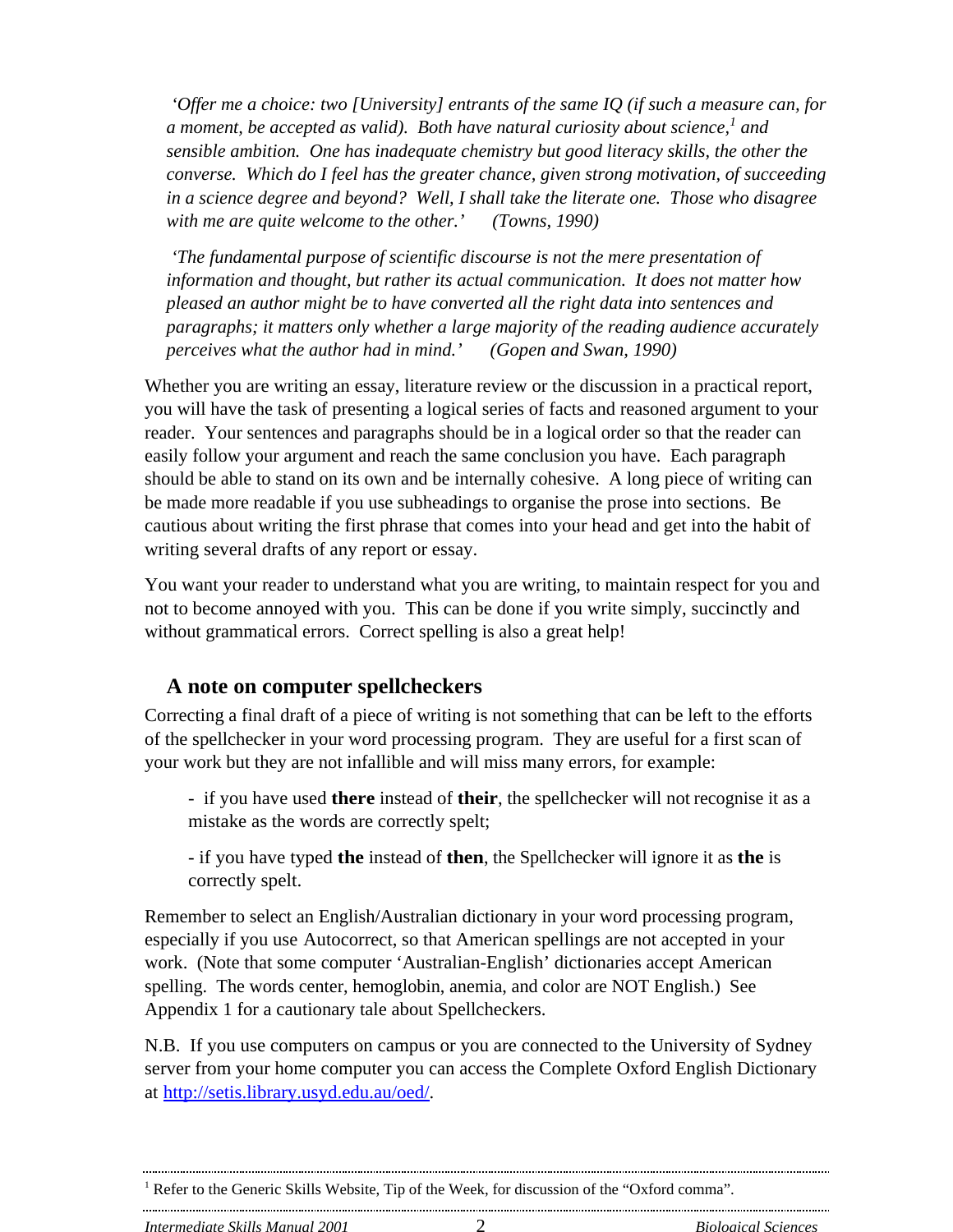### **A note on computer grammarcheckers**

Hmm! Several years ago I would have suggested that you not waste your time with them. However, they have improved recently and are useful for picking up repeated words, nonsentences, multiple spaces between words and my favourite, the correct usage of 'that' and 'which'. (See entry under *3.2 Common errors of word usage*.)

# **2. TYPES OF SCIENTIFIC LITERATURE**

'Keeping up with the literature' is a common obsession of successful scientists. That ominous phrase 'the literature' generally refers to the published journal and review papers on a particular subject.

## **2.1 Journal papers and practical reports**

A **journal paper** reports the results of original research. As an undergraduate you will be required to write reports on laboratory and fieldwork; these correspond in purpose and style to journal papers. You have received instruction on how to write a laboratory report in First Year and there are further instructions on report writing later in this manual. See also pages 63 - 68 of Lindsay (1984).

## **2.2 Literature reviews and essays**

A **review paper** presents the previously published facts and theories in a particular field but is more than a mere catalogue of previous literature. A good review is a critical summary or synthesis of the current knowledge in that field. It should highlight areas in which further research should be carried out and should stimulate readers to carry out this research. It should point out any deficiencies or inaccuracies in previous research. The author of a review is free to use his own interpretation and opinion, *e.g. '*I believe Brown (1980) is mistaken because ...*'*. Such interpretations must be supported by sound reasoning (note the word *'*because*'*) and normally result from years of experience in the field.

As an undergraduate you will write essays or literature reviews, which correspond to review papers. You do not have the experience of the average review author but it should still be possible to inject some originality into your review, rather than just presenting a catalogue of facts. You can reassess the conclusions of the original authors in the light of more recent knowledge and compare and contrast the results and conclusions of different authors.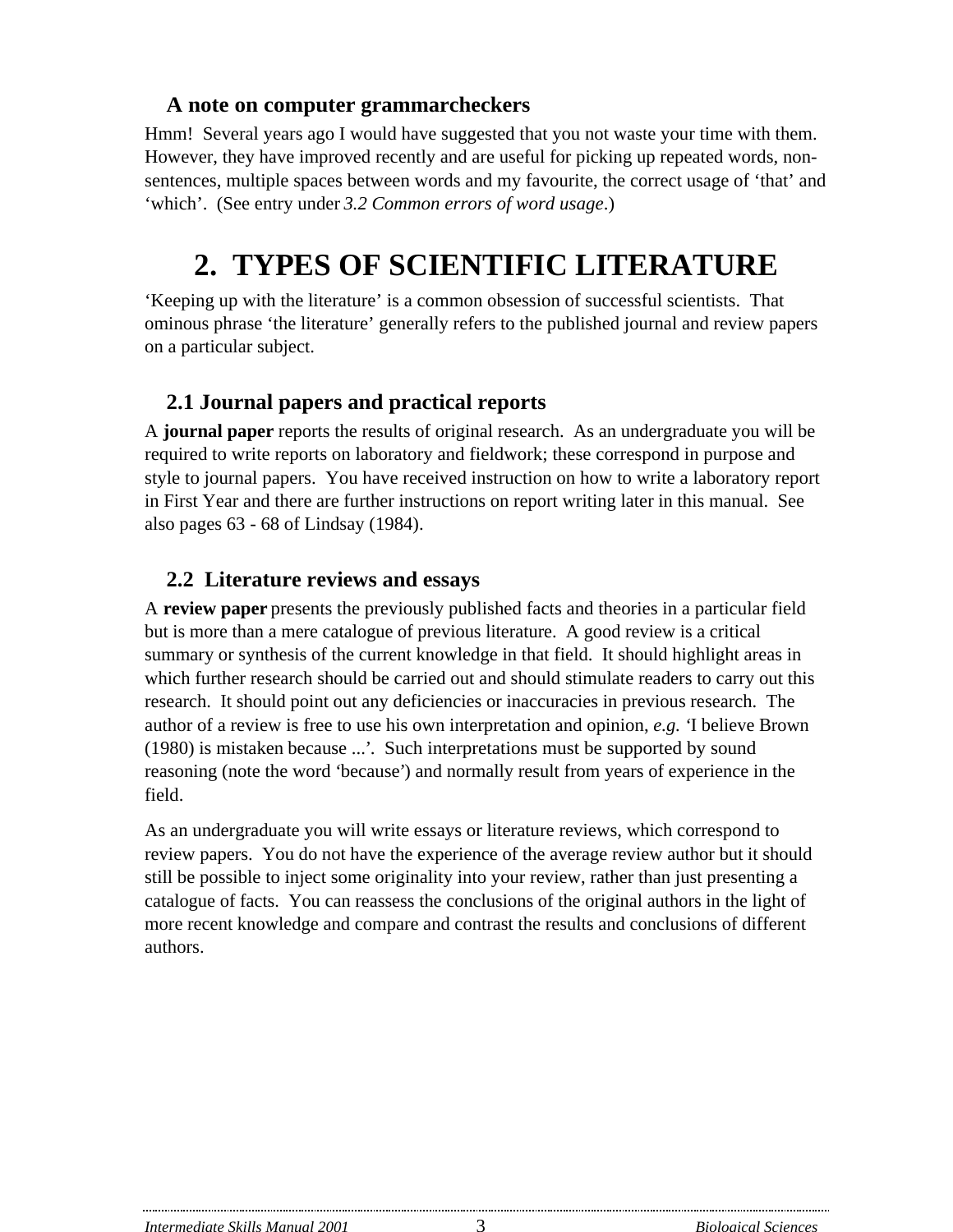# **3. WORDS**

#### **3.1 Save trees! (and eschew terminological obfuscation!)**

*'***Use words with precision and economy to construct sentences that are exact, clear** and as simple as the subject permits.<sup>*'*</sup> CBE Style Manual.

Many students have a tendency to write in a flowery fashion and use many more words than are really necessary in order to tell their reader what they want to say. The previous sentence, for example, could be written: Many students use flowery language and more words than necessary to say what they want. There are no extra marks for writing longwinded, convoluted sentences, or using seven-syllable words. In scientific writing only your ability to communicate clearly is on trial. Compare the following lists of wordy and concise statements:

| Wordy                                  | <b>Concise</b>   |
|----------------------------------------|------------------|
| if conditions are such that            | $\ldots$ if      |
| in order to                            | to               |
| there can be little doubt that this is | this probably is |
| plants exhibited good growth           | plants grew well |
| bright green in colour                 | bright green     |
| by means of                            | $\ldots$ by/with |
| created the possibility.               | made possible    |
| due to the fact that                   | because          |
| fewer in number                        | fewer            |
| for the reason that                    | because, since   |
| in all cases                           | always           |
| in view of the fact that               | since, because   |
| it is often the case that              | often            |
| it is possible that the cause is       | the cause may be |
| it would appear that                   | apparently       |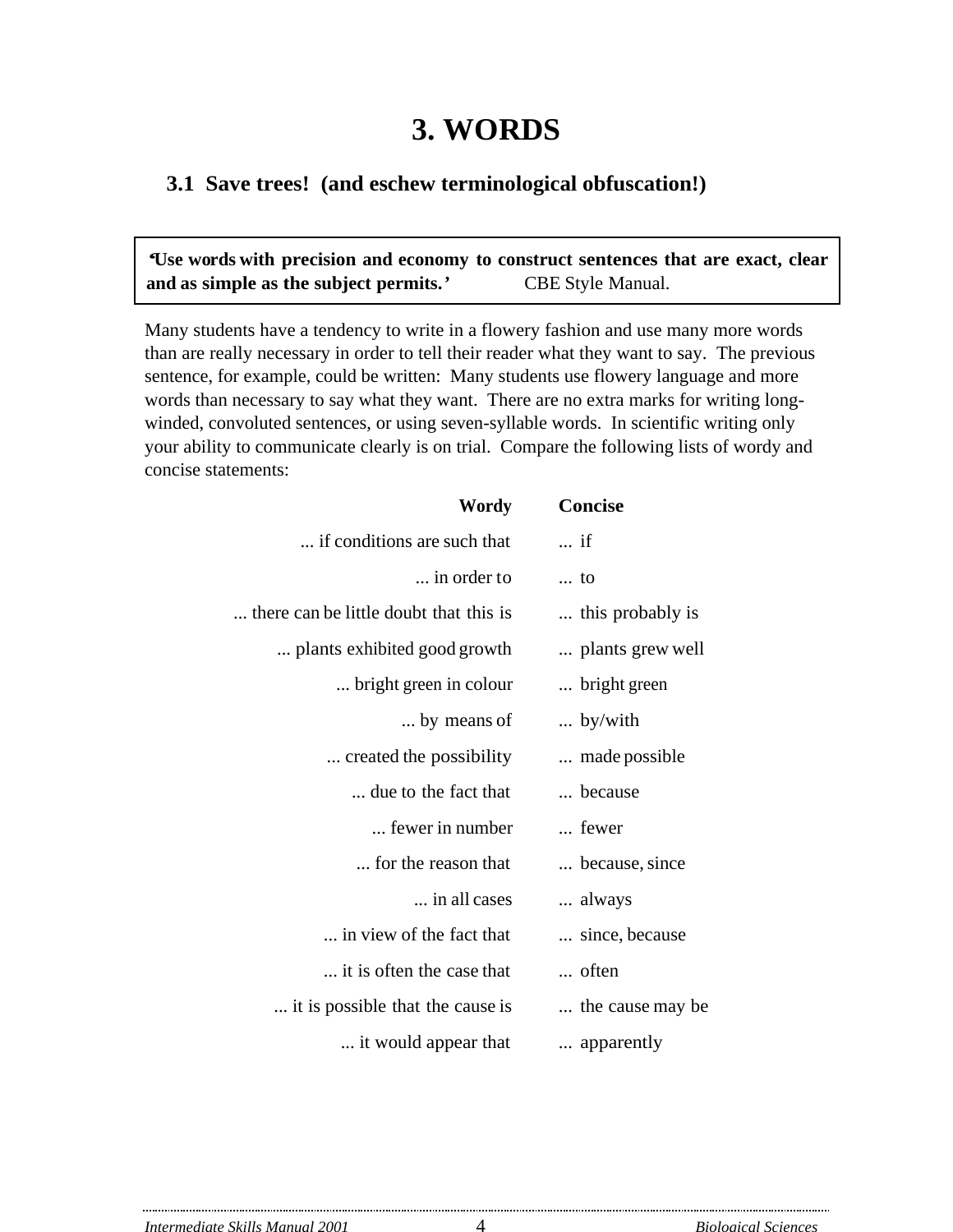In the early twentieth century, W. H. Fowler was commissioned by Oxford University Press to write a book on English usage. He and his brother Frank had previously produced *The Concise Oxford Dictionary* and *The King's English*. Following his brother's death, W.H. Fowler proposed to his publisher that he write an *'*idiom dictionary*'*, for the *'*halfeducated Englishman of literary proclivities who ... has idioms floating in his head in a jumbled state and knows it.*'* The project was eventually accepted and the book was published in 1926 as *The Oxford Guide to Modern English Usage*. It is still regarded as the final word on grammar and word usage. Fowler formulated five simple rules as a starting point for good writing; more recent authors have modified these rules and they can be summarised as follows:

| Prefer the familiar word to the unfamiliar word<br>(e.g. 'linkage' rather than 'concatenation')                                  |  |  |
|----------------------------------------------------------------------------------------------------------------------------------|--|--|
| Prefer the concrete word to the abstract word                                                                                    |  |  |
| (e.g. 'Investigate' rather than 'Make an investigation into')                                                                    |  |  |
| (verb)<br>(noun)                                                                                                                 |  |  |
| Prefer the active voice to the passive voice<br>(e.g. 'Our experiments show' rather than 'It has been shown by our experiments') |  |  |
| Prefer the single word to the round-about phrase                                                                                 |  |  |
| (e.g. 'because' rather than 'due to the fact that')                                                                              |  |  |
| Prefer the short word to the long word<br>(e.g. 'orient' rather than 'orientate')                                                |  |  |

The rules are in order of merit and the second and third make a similar point. Fowler's final rule was to prefer the Saxon word to the Romance; however recent authorities suggest that strict adherence to this rule would beggar the richness of the English language.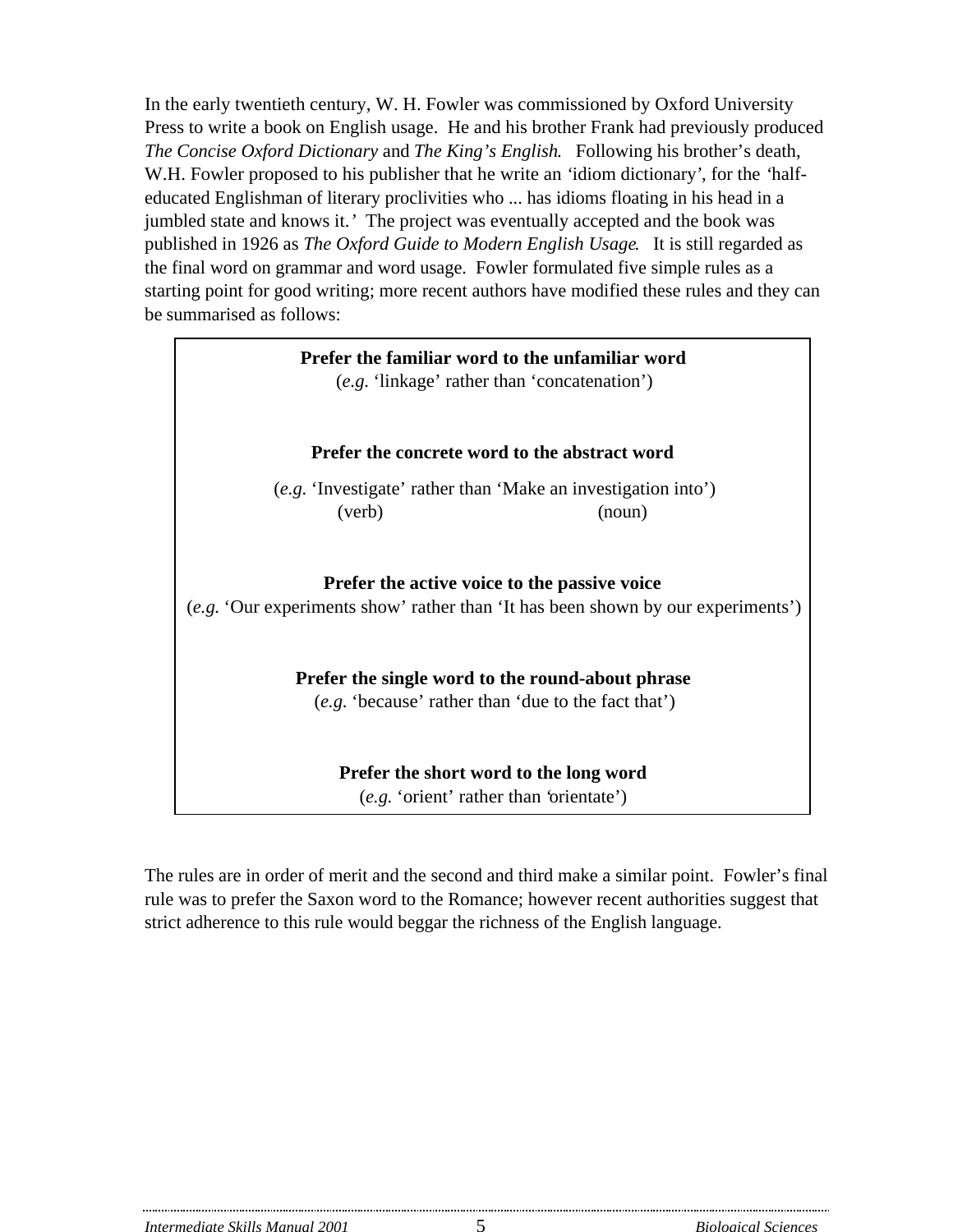**Question 1.** *Rewrite the following sentences using as few words as possible.*

*(a) It is generally thought that the most common reason for the difference in experimental results in biological experiments can be said to be due to the large amount of variability between individuals of any population that is being studied.*

*(b) The question of whether or not students should be expected to pay tuition fees continues to be under debate.*

*(c) Use a great deal of care to ensure that your fingers do not come into contact with the bunsen flame.*

The references provided (end of section 8) contain many more examples but the message is the same: your first thought or written sentence will usually be more wordy than necessary, so read critically and remove words and phrases that are not essential.

## **3.2 Common errors of word usage**

Good communication in science requires exactness. The following words are often confused. Learn the differences between them (or suffer the wrath of your lecturers and demonstrators!). Consult the glossary (section 9) for the meanings of grammatical terms.

# **Affect and effect**

These two words have very different meanings and are regularly misused.

**Affect** is a verb. *e.g.* **Stomatal closing affects the temperature of a leaf.**

**Effect** is (in most cases) a noun. *e.g.* **Stomatal closing has a significant effect on leaf temperature.**

There is one case in which **effect** is used as a verb: when it means 'to cause or bring about', as in **to effect a change**. If you have trouble with the distinction between these two words refer to any of the references on usage. (Any student guilty of their misuse will be severely penalised and held up for general censure.)

# **Alternate and alternative**

**Alternate** = 'occur or arrange by turns'. *e.g.* TV programmes during the non-ratings period alternate between awful and terrible.

**Alternative** implies that a choice is possible. *e.g.* The alternative to watching these appalling programmes is to hire videos.

# **Consist of and comprise**

**Consist(s)** takes the preposition **of** but **comprise(s)** does not. *e.g.* A virus **consists of** a core of nucleic acid and a protein coat; Your Intermediate classwork **comprises** lectures, practicals and tutorials.

(Use **comprise** only when ALL of the components are listed - if they are not, then use **include.** *e.g.* in the statement **Your Intermediate classwork includes lectures and practicals**, comprise would be incorrect.)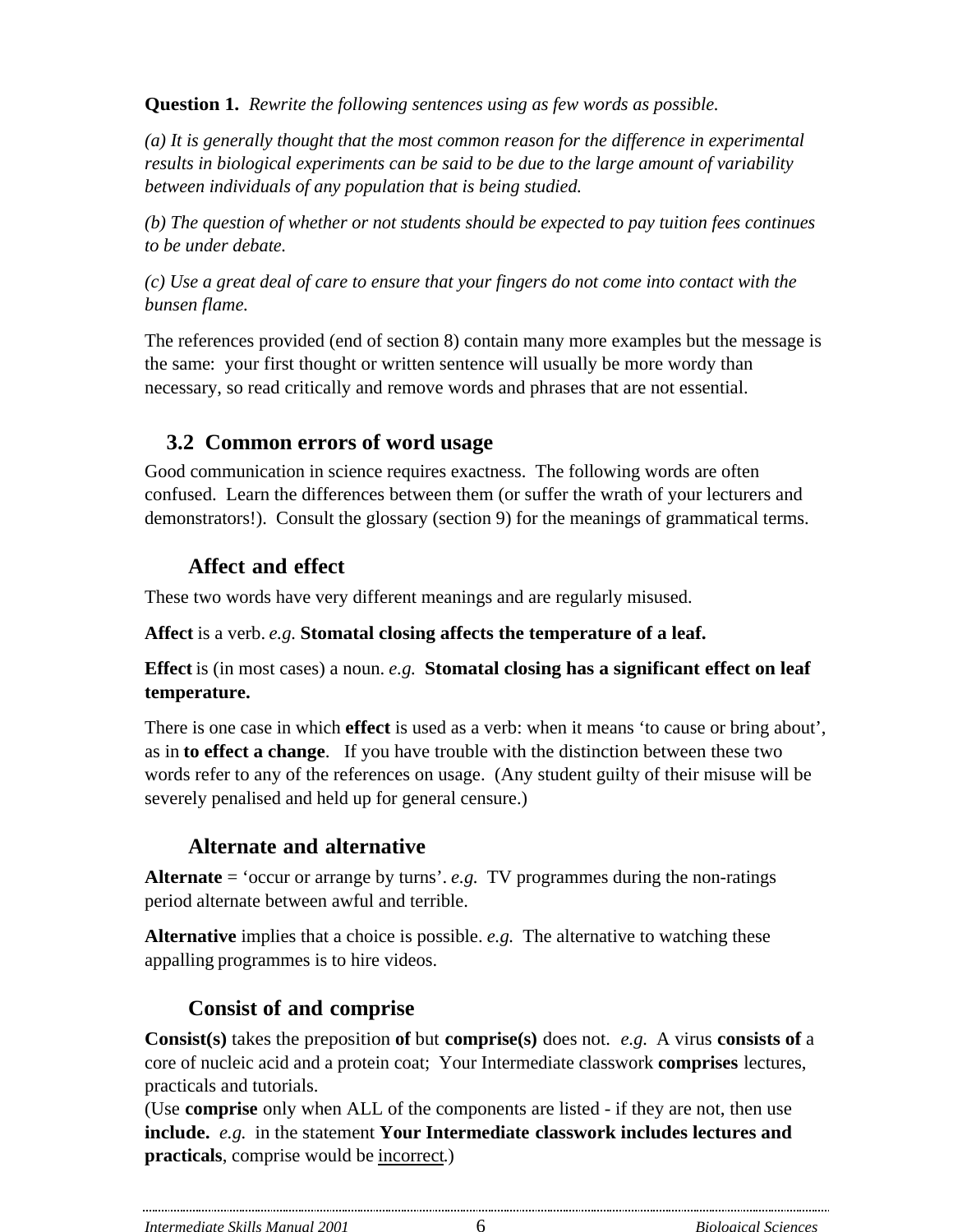## **Less and fewer**

Take note our illiterate politicians!

**Less** = 'a smaller amount of' and takes a singular noun.

*e.g.* **There is less work available during a recession.**

**Fewer** = 'a smaller number of' and takes a plural noun. *e.g.* **There are fewer jobs available during a recession.**

From Column 8 *'*An ex-teacher of Turramurra sympathises with her former colleagues' problems but wishes they would be a bit more careful with their advertising stickers. 'Less teachers, pupils suffer' was what she read on a Commodore window at Fairfield. 'Fewer, please,' she pleads.*'*

### **It's and Its**

**It's** is the contraction of **it is** or **it has**. **Its** is the possessive pronoun and has no apostrophe.

*e.g. '***It's a long way to the top***'***; The garden snail gets its helical shape through the process of torsion.**

Similarly the possessive pronouns **hers**, **ours** and **yours** have no apostrophe.

### **That and which**

Use **that** at the beginning of a defining (restrictive) clause. (See glossary)

*e.g.* **Each student should write a list of the references that they used in their essay.**

The clause **that they used in their essay** defines a particular set of references. It is not separated from the main clause by commas.

Use **which** for a non-defining (non-restrictive) clause. (See glossary) *e.g.* **Students should refer to a large number of references, which are found in the library.**

The clause **which are found in the library** simply provides further information about references in general. It is separated from the main clause by commas.

(To anyone who has a copy of Burchfield's revised edition of Fowler's Modern English Usage, which allows the use of **which** in a defining clause, I would recommend burning it at once.)

Note that **who** replaces **that** and **which** when you are referring to particular people. The rule about placing a comma before a non-defining clause remains the same (refer to the doctor example in the glossary.)

# **There, their and they're**

Compare the following: *'***There** is a house in New Orleans ...*'* **Their** house is in New Orleans. **They're** (they are) living in a house in New Orleans.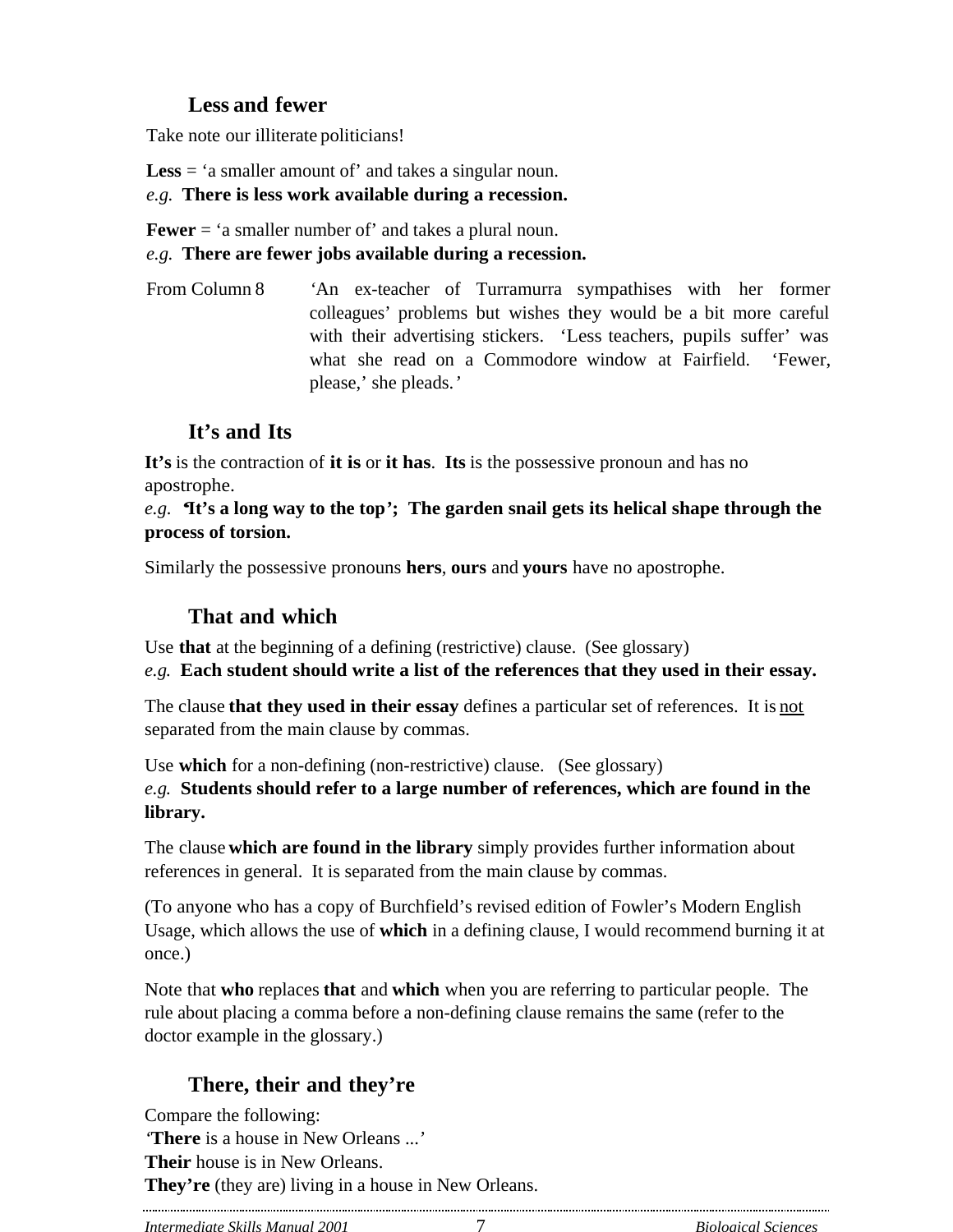## **Shall and will, should and would**

**Shall** and **should** express obligation. **Will** and **would** express determination or resolve. *e.g.* **He should be more careful. You would say that!**

(Legend has it that a Scotsman once drowned because he cried *'*I will drown and no-one shall save me*'* and the Englishmen on the bank took him at his word!)

Many pages in formal usage texts are devoted to the distinction between the use of **shall** in the first person and **will** in the second and third person to express simple futurity (1 and 2) or as an auxiliary (3 and 4).

#### *e.g.* **1. I shall go. 2. You/he/she will go. 3. I should like to thank you. 4. He would like to come.**

In common practice it is now acceptable to use **will/would** for all persons and using **shall** and **should** is considered archaic by some authorities. The first person **should** must still be used for formal writing, especially in formal correspondence. (Remember this if you write to the Queen's private secretary.) (On no account may you address any letter to the Queen personally.) (Debrett's Correct Form)

## **Various, varying and variable**

**Various** means 'of several kinds'. **Varying** and **variable** imply changing from one kind to another.

*e.g.* **Nets of varying mesh size are used to collect different sized organisms from plankton** implies that a net is capable of changing its mesh size, and is incorrect.

# **Problematic plurals**

The word **data** is plural. *e.g.* **Data are tabulated in Fig. 1.** The singular is **datum** and is rarely used.

\* **Bacterium** is singular. *e.g.* **The bacterium** *E. coli* **is the microbiologist's white rat.** The plural is **bacteria**. *e. g.* **Bacteria are killed by various antibiotics.**

\* **Medium** is singular. *e.g.* **The bacteria were cultured in a nutrient medium.** The plural is **media**. *e.g.* **Several different media were used to culture different strains of bacteria.**

\* **Phenomenon** is singular. *e.g.* **An interesting phenomenon.** The plural is **phenomena**. *e.g.* **These phenomena are odd.**

\* **Criterion** is singular, meaning 'standard by which something is judged.' *e.g.* **One criterion for success is...**

The plural is **criteria**. *e.g.* **The criteria for awarding the prize are** ... (Note the form of the verb *'*to be*'* in each case.)

\* The plural of **taxon** is two or more **taxa.**

\* The plural of **genus** is two or more **genera.**

\* The plural of **phylum** is two or more **phyla.**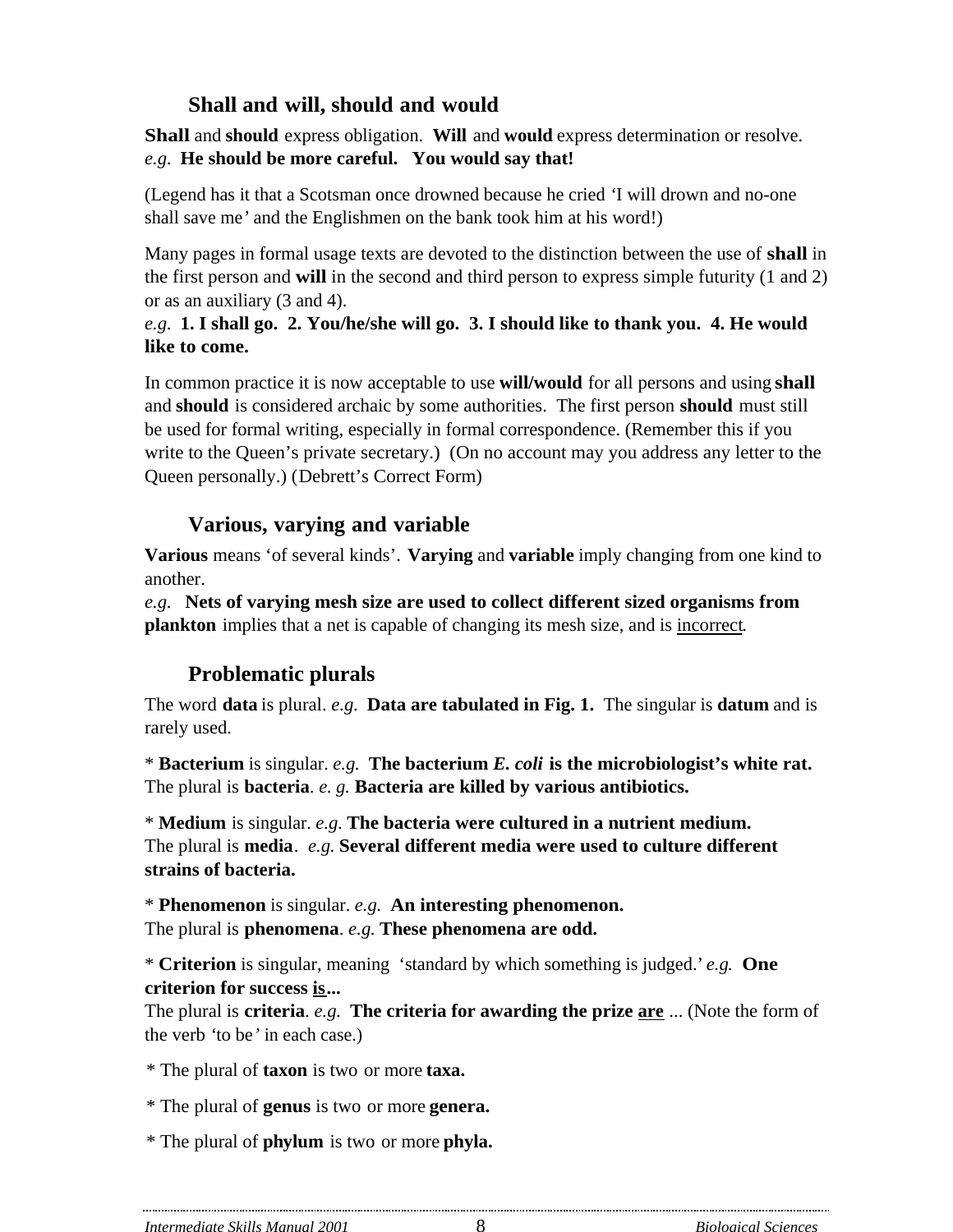\* **There is** and **There are** are frequently misused. **There is** or **There's** can only precede a singular entity. *e.g.* **There's several reasons** ... incorrect! This should be written **There are several reasons ...**

(Note: *'***There's too many of you** *'*(Temple scene, *Jesus Christ Superstar*) is incorrect!)

No-one in the Australian media knows the distinction between these two forms, especially advertisers. Listen carefully the next time you turn on the television or the radio and be appalled!

### **Words and phrases to avoid**

being; though; furthermore; in addition; Firstly, Secondly, Thirdly at the beginning of a series of sentences. (I have read some student writing in which every sentence in some paragraphs begins with furthermore.)

### **Read on**

This is not an exhaustive list, merely some of the very worst offenders. Fowler (1965), Gowers (1986), Partridge (1973) and the *The Oxford Miniguide to English Usage* include extensive lists of similarly confused words and they make fascinating reading. If you are in any doubt at all about the correct usage of words you are using then look them up in any (or all) of these references. Check the Generic Skills Website for further advice and links to English usage sites.

## **3.3 Scientific conventions and nomenclature**

#### **Use of** *italics*

Specific names of organisms are written using a capital letter for the genus name (*Homo*) and a small letter for the species name (*sapiens*). Italics are used for specific names in printed works, but in handwritten reports the entire specific name should be underlined. Do not underline any other taxonomic name (such as class and family names).

*e.g.* The fat-tailed dunnart, *Sminthopsis crassicaudata,* is a member of the Family Dasyuridae.

Or: The fat-tailed dunnart, Sminthopsis crassicaudata, is a member of the Family Dasyuridae.

Italics (or underlining) are also used for foreign words, especially Latin terms such as *in vivo*, *in vitro*, *a priori, exemplia gratia (e.g.), id est (i.e.), etc*.

 (N.B. Some journals require the common names of species to be written with a capital letter [*e.g.* the Koala] but there is no absolute convention for this.)

#### **Taxon names and common names**

All names of taxa above the rank of genus should start with a capital letter. If the name of a taxon is used as a common name then it starts with a lower case letter. *e.g.* **Phylum Platyhelminthes, platyhelminths; Phylum Annelida, annelids; Class Malacostraca, malacostracans; Phylum Crustacea, crustaceans.**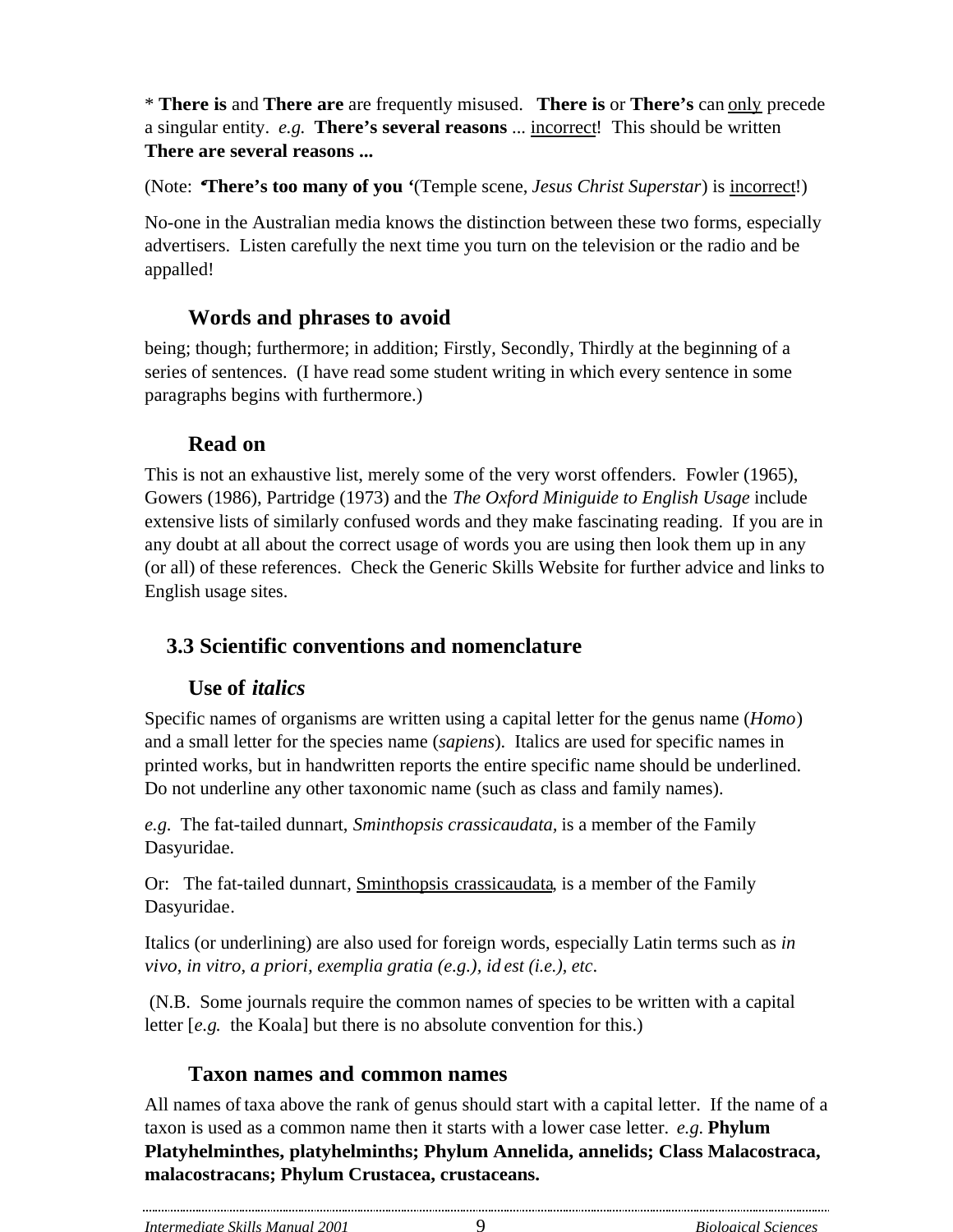The endings of taxon names are standardised, although the standards are different for zoological, botanical and bacteriological taxa. In the Zoological Code, superfamily names end in **-oidea**, family names in **-idae**, and subfamily names in **-inae**. *e.g.* Superfamily Vombatoidea, containing the Families Vombatidae and Phascolarctidae. Phylum, class and order names have various endings, although many end in **-a**.

In the Botanical Code, class names end in **-ida**, order names end in **-ales**, and family names end in **-aceae**.

### **Abbreviations**

If you wish to use an abbreviation for a chemical or generic name, write the full name the first time it appears in the text. *e.g.* **Glyceraldehyde 3-phosphate is converted to 1,3 diphosphoglycerate (1,3-DPG).** Henceforth in the same manuscript you can simply refer to 1,3-DPG (unless it is at the beginning of a sentence). The second time you refer to the fat-tailed dunnart you can use *S. crassicaudata*. Never abbreviate the species part of a scientific name (*i.e.* you must always write *crassicaudata* in full).

Do not use an abbreviation at the beginning of a sentence. Avoid using abbreviations in a summary or abstract, unless the same expression is to be used several times within the summary itself. You should also avoid using contractions such as don't, can't, wasn't, *etc.* in scientific works.

#### **Numbers and numerals**

Always write the full word for single digit numbers (*e.g.* **five**, not **5**). For double-digit numbers, write the numerals (*e.g.* 35, 287).

# **4. SENTENCES**

The Shorter Oxford English Dictionary defines a sentence as *'*a series of words in connected speech or writing, forming the grammatically complete expression of a single thought.*'* A sentence must contain a subject and a verb that directly relates to the subject. More formally this definition is expressed as a subject and a predicate, where predicate refers to what is said about the subject.

#### **Subordinate clauses - or how to write a non-sentence**

A **common error** is to mistake a subordinate clause (containing a verb) for a complete sentence. A subordinate clause (preceded by words such as that, which, who, if, although) provides extra information about the main clause and cannot exist on its own as a complete sentence. (See the glossary for further information on clauses.)

*e.g.* **The birds that migrate to southern Europe, where the climate is milder.** is not a sentence. It does contain verbs but neither of them directly relates to the subject of the sentence - **The birds**. Compare the true sentence **The birds migrate to southern Europe, where the climate is milder.** in which the verb **migrate** directly relates to the subject.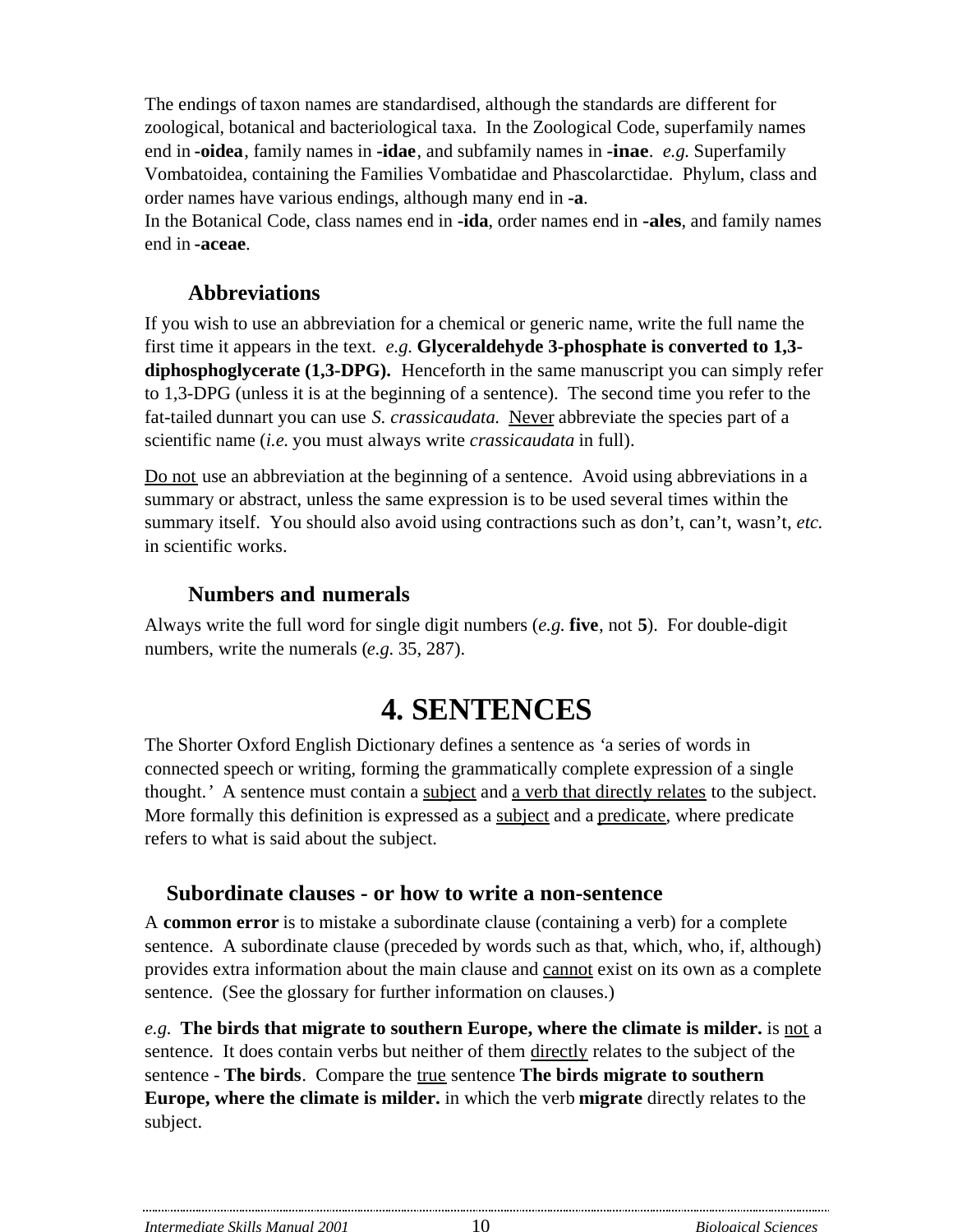A good way to check that you have written a true sentence is to read it without the subordinate clauses and check whether it makes sense. In the first example above, the clause **that migrate to southern Europe** defines the birds and the clause **where the climate is milder** gives more information about southern Europe. If you leave out these clauses it reads **The birds.** and this is clearly not a sentence. In the second example, the shortened sentence reads **The birds migrate to southern Europe.** and this is a true sentence.

**Though** and **although** precede a subordinate clause and that clause alone does not constitute a sentence. e.g. **Though it looked like rain**. is a non-sentence.

**Question 2.** *(a) Which of the following are true sentences? (b) Rewrite any 'non-sentences' to make them true sentences.*

*(i) The forest ecosystem that is currently under threat from logging, vandalism and the impact of feral cats and foxes.*

*(ii) The sheep rumen contains large populations of protists, fungi and bacteria, which break down cellulose.*

*(iii) Although the experimental conditions were optimal.*

Keep your subordinate clauses close to the subject. A classic example of misplaced clauses is: **Rugby is a game played by men with funny shaped balls.** And this was written in a New Zealand train timetable: **The carriages are comfortable, fully carpeted and are equipped with wool-covered seats featuring large panoramic windows.** Similar confusion can be created by ordering adjectives in the wrong way: owners of a koala sanctuary asked readers of Column 8 to send them *'*used women's stockings*'* to tie up their sapling eucalypts. The editor agreed to print the request provided the wording was changed to *'*women's used stockings*'*.

## **The present participle - or how to write a non-sentence**

The following examples illustrate a common student error - that of using the present participle (that's the verb form that ends in 'ing') in place of the present or past tense.

#### *e.g.* **The blue whale being the largest mammal on Earth**. (should read **The blue whale is the largest mammal on Earth**.)

My advice is if you have used (or have the slightest inclination to use) a verb ending in 'ing' in your writing then BEWARE. Take some time to ensure that the sentence makes grammatical sense. ASK ME if in doubt! Let's refer back to the definition of a sentence, as containing a subject and verb that directly relates to the subject: **being the largest mammal on Earth** is a subordinate clause and the word **being** does not relate directly to the subject (**The blue whale**).

# **Verb agreement - or how to write a nonsensical sentence**

Do not write sentences that are so long that the reader loses track of the main point. Split any such sentence into smaller ones. Keep the subject and verb close together, as this will help you to avoid errors of tense and of verbs not agreeing with their subject.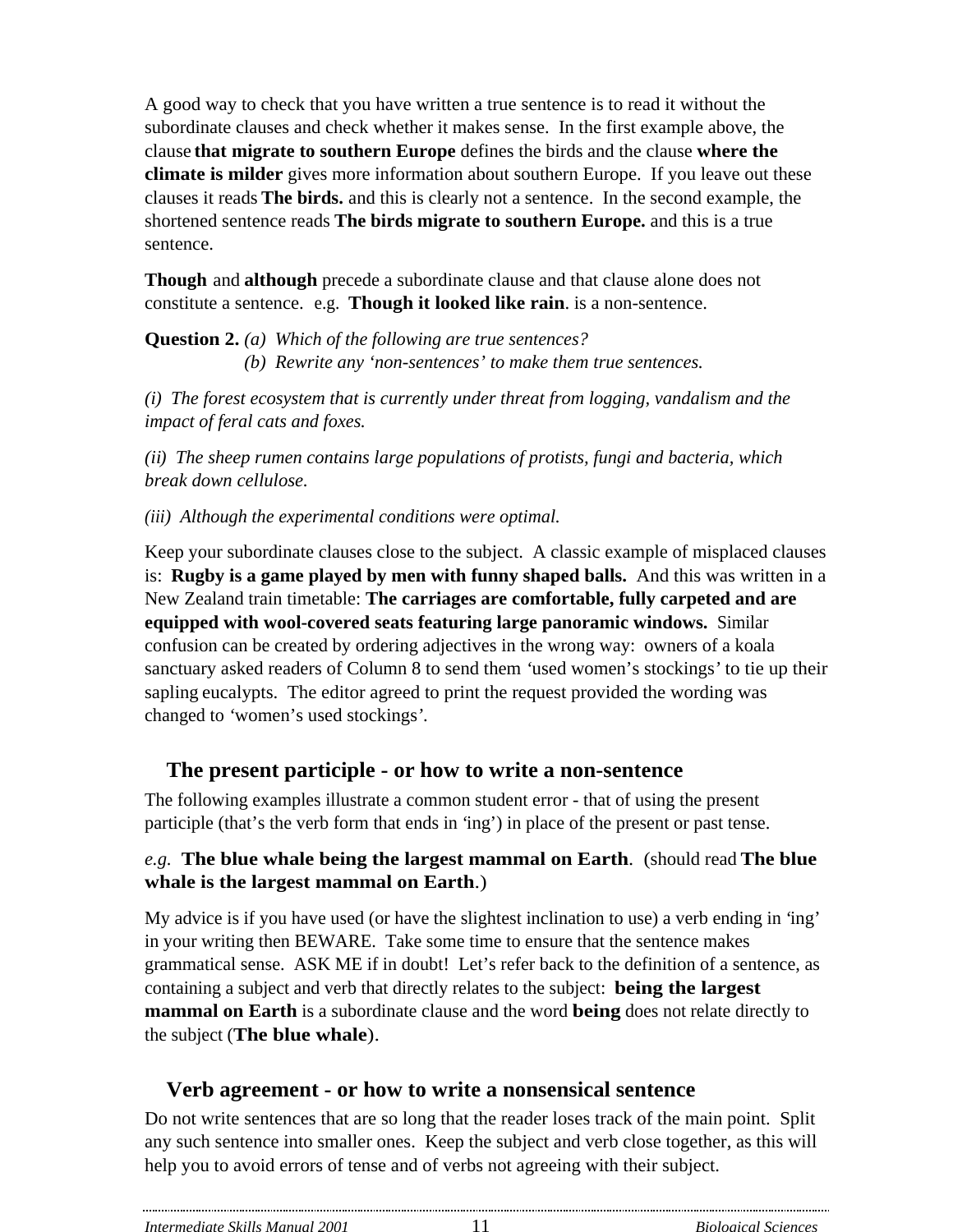**Question 3***. What is wrong with the following sentence? Rewrite it (using more than one sentence) to make it grammatically correct.*

*The lion, which lives in Africa where it is greatly feared by the natives and which feeds on kudu, eland, gnus, wildebeeste, zebras and a wide variety of other animals, which are usually stalked and killed by the lionesses, are savage.*

# **5. PUNCTUATION**

"But I know how to use punctuation!" I hear you cry. To use that immortal line from the movie *Betrayal*, I would reply: "Are you sure?" Here are a few brief and very introductory pointers on correct punctuation. Refer to any of the suggested references on usage [in particular pages 152 - 175 of Gowers (1986) or pages 587 - 592 of Fowler (1965)] for more detail. Used wisely, punctuation makes your prose readable. However, do not fall into the trap of using punctuation as an excuse for poorly structured sentences.

#### **Stops**

Stops are used to break up your prose. In order of increasing strength they are the comma, semicolon, colon and full stop.

### **Comma ( , )**

'The correct use of the comma - if there is such a thing as "correct" use - can only be acquired by common sense, observation and taste.' (Gowers, 1986). This immediately poses a problem for the average undergraduate student, who may not possess any of these qualities. A good rule is to use a comma only if your meaning would be unclear without one. Another useful technique is to read your work aloud and use a comma where you pause for breath. If any sentence you write contains more than four commas, reword it or break it up into smaller sentences.

A **common error** is to use a comma where a firmer stop (fullstop, colon or semicolon) is required, thus running several sentences together so they read as nonsense.

*e.g.* **The words significant difference refer to the results of statistical tests, you should therefore use them discriminately.** Incorrect! Use a conjunction (**and** or **so**, deleting **therefore**) or separate the two parts by a semicolon or fullstop.

If you use commas to insert parenthetical phrases, be careful to correctly place **both** commas.

*e.g.* **It is useful when recording references, to write each one on a record card.** Incorrect! (Place a comma after **useful** or omit all commas.)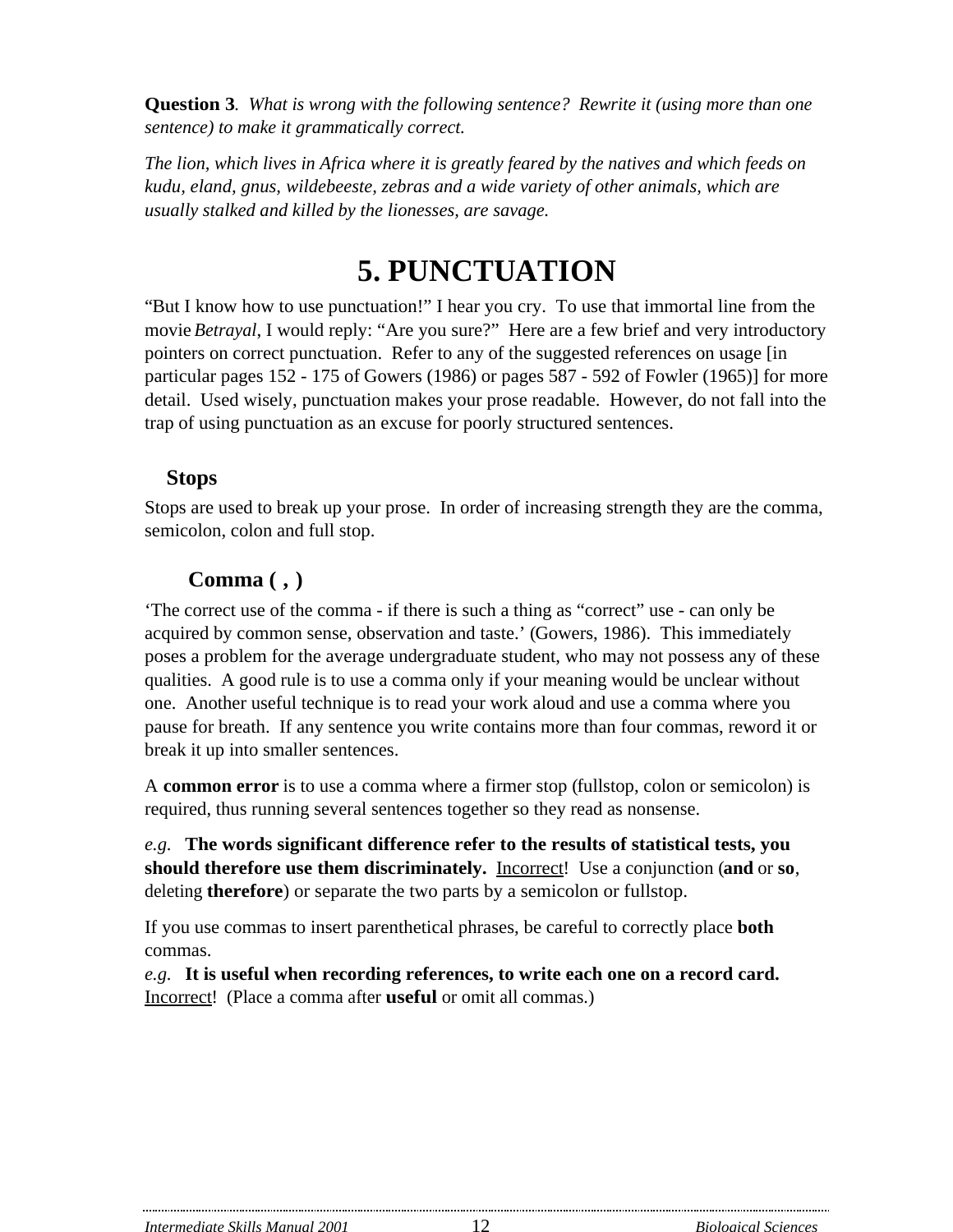Authors have different preferences for placing a comma after the second last item in a list and there is no absolute rule for this. *e.g.* **Little girls are made of sugar, spice and all things nice** *vs* **Little girls are made of sugar, spice, and all things nice**. The comma preceding the last item in a list is called 'the Oxford comma'. I would recommend not using the comma unless it is necessary to clarify groupings.

*e.g.* **Annelids were classically divided into three groups: polychaetes, clitellates, containing the leeches and earthworms, and the group comprising pogonophorans and vestimentiferans.** (Also consider how useful the Oxford comma would have been to the author who dedicated her book 'to my parents, Ayn Rand and God'.)

Do not use commas to parenthesise a defining (restrictive) clause. (See glossary) *e.g.* **Students, who are lazy, will obtain poor results.** Incorrrect!

(This sentence says all students are lazy. Without the commas [correct] the sentence would describe what happens to certain students [the lazy ones] only.)

Do not use commas to separate two main clauses, each of which could stand alone as a complete sentence. *e.g.* **We went to the beach and played volleyball.** (No comma after **beach**.) (Note that when joining two main clauses the subject need not be repeated - see glossary)

#### **Semicolon ( ; )**

Use a semicolon:

(i) to divide a sentence, when the two parts are too closely related to be separated by a full stop.

*e.g.* **Biological evolution may be slight or substantial; it embraces everything from slight changes in the proportion of different alleles within a population (such as those determining blood types) to the successive alterations that led from the earliest protoorganism to snails, bees, giraffes, and dandelions.** (Futuyma, 1987).

 (ii) to separate members of a list when the members are long, or contain their own commas. *e.g.* **The major tenets of the evolutionary synthesis, then, were that populations contain genetic variation that arises by random (i.e. not adaptively directed) mutation and recombination; that populations evolve by changes in gene frequency brought about by random genetic drift, gene flow, and especially natural selection; that most adaptive genetic variants have individually slight phenotypic changes so that phenotypic changes are gradual (although some alleles with discrete effects may be advantageous, as in certain colour polymorphisms); that diversification comes about by speciation, which ordinarily entails the gradual evolution of reproductive isolation among populations; and that these processes, continued for sufficiently long, give rise to changes of such great magnitude as to warrant the designation of higher taxonomic levels (genera, families, and so forth).** (Futuyma, 1987)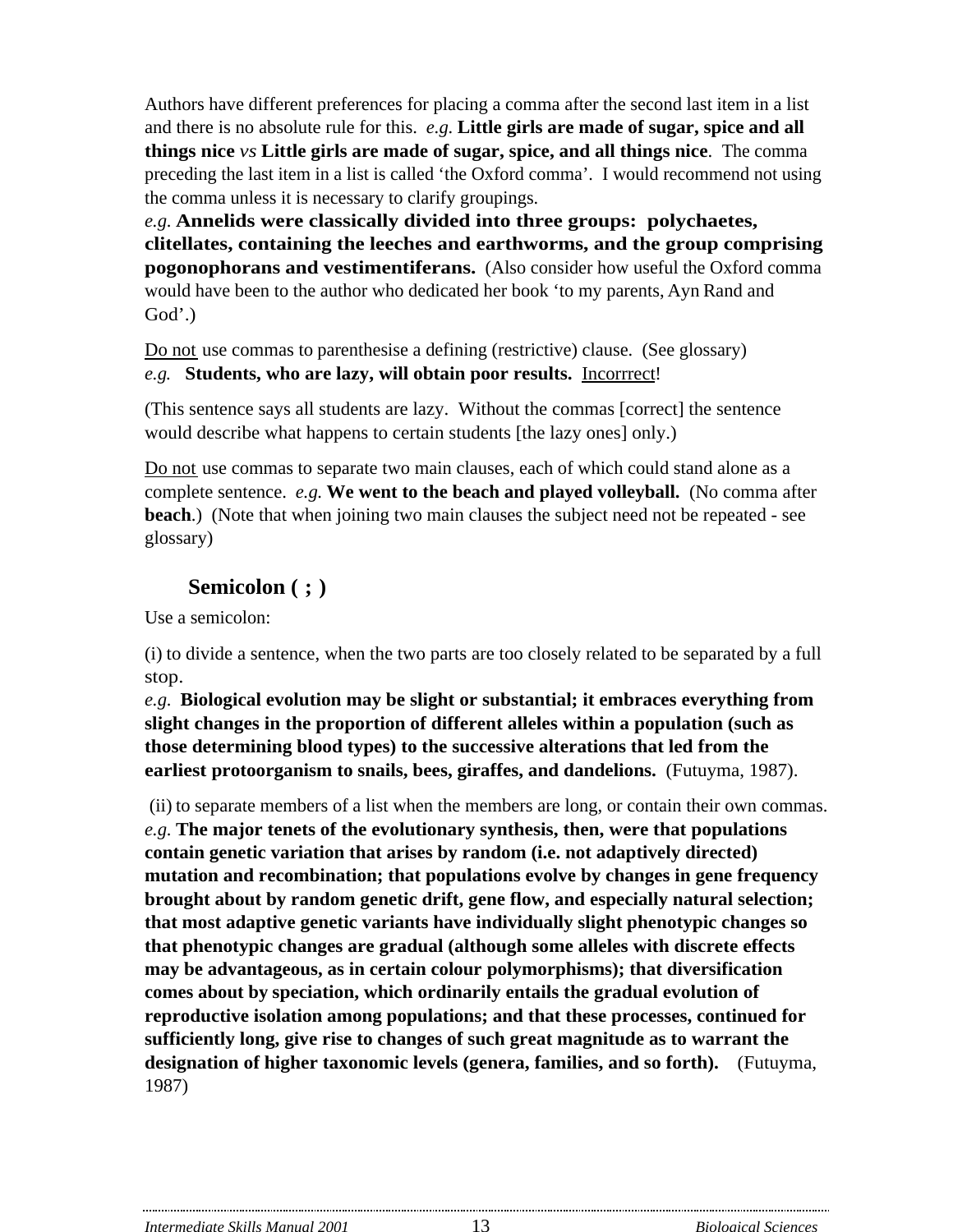# **Colon ( : )**

Use a colon:

(i) to separate two parts of a sentence that are in antithesis.

*e.g.* **"Fair is foul: foul is fair."**

(ii) to introduce an explanation or a list.

#### *e.g.* **The oxidation of organic carbon has a special metabolic function for the heterotroph: it provides energy for growth.**

**(**It would be correct to insert a colon after **were** in the first line of example (ii) under *Semicolon*.)

# **Full stop ( . )**

Use a full stop at the end of a sentence and at the end of abbreviations where the final letter is not the final letter of the full word, *e.g.* Capt. - Captain; *e.g. - exemplia gratia*. Compare Dr - Doctor; and wt - weight. An exception to this rule is for abbreviations of SI units, which do not require a full stop (*e.g.* kg - kilogram)

# **Quotation marks ( "..." or '...' )**

Double or single? Here pragmatism can prevail, and Fowler recommends that you use single quotation marks for a quotation and only use double when a quotation is enclosed in a quotation. Use double quotation marks for spoken text.

# **Parentheses (Brackets or paired dashes)**

Use brackets or paired dashes to insert an illustration, explanation or additional piece of information into a sentence that is logically and grammatically complete without it. Make sure you correctly pair (or close) your brackets or dashes.

### *e.g.* **His distinctive contribution was to show that 'fixed air' - namely**  $CO_2$  **- is taken up by photosynthesis.**

(See also the second example under Semicolon.)

(N.B. If you enclose a complete sentence in brackets, place the fullstop inside the closing bracket.) (Use a different bracket type if you enclose a second set of brackets inside the first [as in this example].)

NOTE that parentheses create a pause in a sentence so you do not to surround the words enclosed in brackets by commas as well!

**Question 4:** *Changes in punctuation can markedly alter the meaning of a sentence. To illustrate this, write as many different versions of the following sentence as you can, by changing the punctuation only.*

# *What is this thing called Love?*

*There are at least ten possibilities.*

 *(Selected answers available at the Generic Skills Website. Send any more you come up with to Elizabeth.)*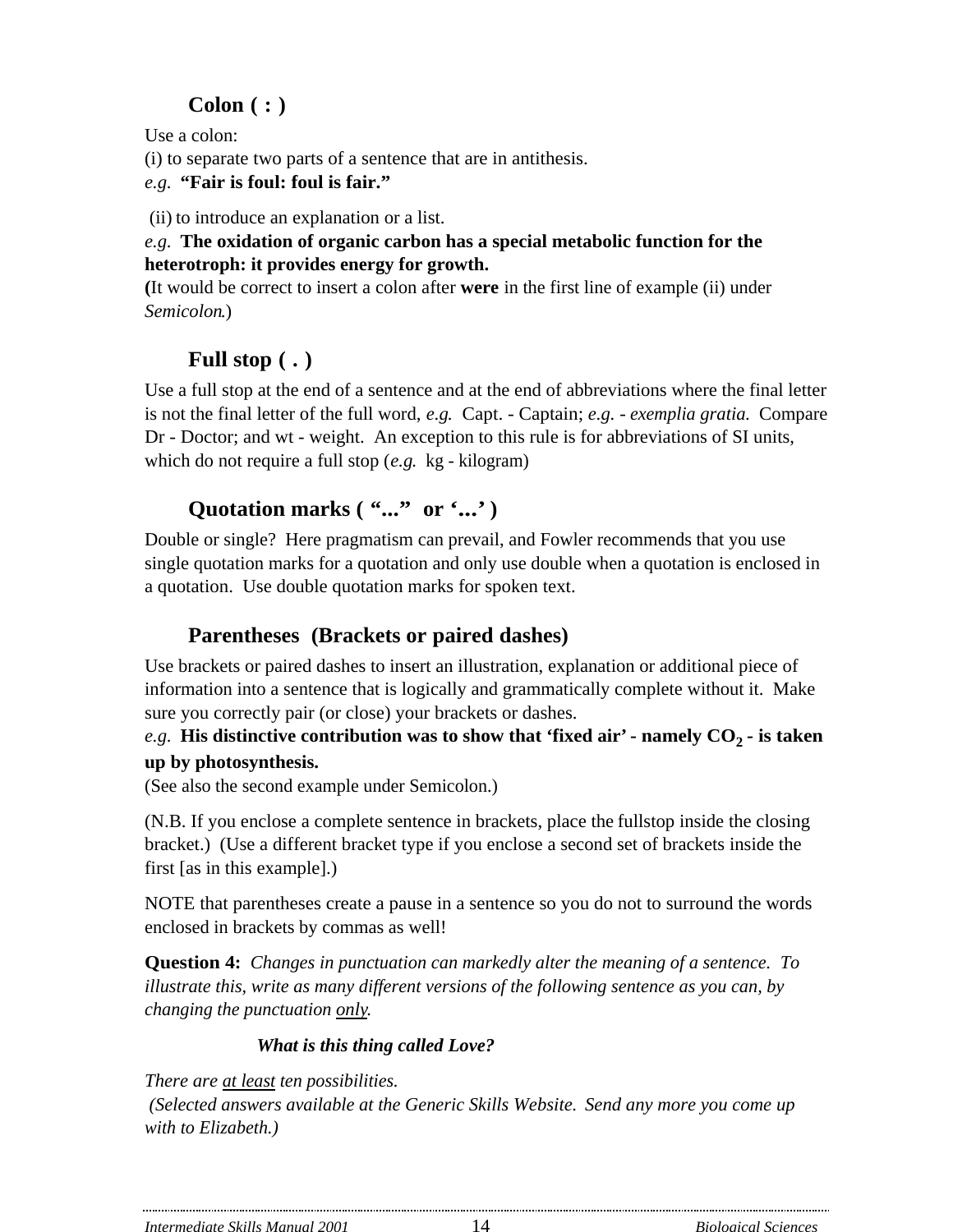### **Apostrophe**

**Apostrophe s** (**'s**) denotes possession, not plurality! Use **s'** if the subject that is doing the possessing is plural. *e.g.* **the student's book** (one student), **the students' books** (more than one student). (Note that the **students' book** would be correct if one book were jointly owned by several students.) (Column 8 in the Sydney Morning Herald occasionally records readers' examples of misplaced apostrophes [and other misuses of the English language]). The most common error is to use an apostrophe to denote a simple plural entity, *e.g* **The student's were protesting in the Main Quad.** is incorrect.

Do not use an apostrophe before the **s** for the plural of acronyms, *e.g.* **CDs** (not CD's), **PCs** (not PC's).

# **6. PARAGRAPHS**

A paragraph is essentially a unit of thought, not of length (Fowler, 1965). Each paragraph should be homogeneous in content and should treat the content in logical and sequential order. There is no general rule about the length of a paragraph and it should be a matter of common sense (that terrible phrase again!). Avoid writing lots of very short paragraphs or excessively long paragraphs. Sensible paragraphing gives your reader a rest and indicates that you are going on to the next point.

A paragraph should be able to stand alone and be understandable independent of the preceding paragraph so do not start a paragraph with **Its ...**, **These ...**, **They ...** or any other pronoun that is defined in the preceding paragraph.

A good way to check that your prose flows logically is to summarise the point of each paragraph with a single sentence or phrase. Check whether the flow is logical, with ideas moving easily from one to another, as you read through the summary. If you follow the principle that a paragraph is homogeneous in content, it should be easy to summarise the guts of it in a phrase or sentence.

# **7. REFERENCE CITATION**

The information you write in any piece of scientific work could come from one of several sources: your own mind or experience; a written source such as a journal paper or textbook; or the words or experience of a colleague, tutor or lecturer. If you include any facts or ideas obtained from any place other than your own head or analysis of your own data, you MUST indicate the original source.

# **Written works**

The name-and-year system (or Harvard system) of citation is most commonly used in biological journals and you will be required to use this system in all your written work. Some journals use a numbering system but this is normally due to space limitations and is not acceptable for assignment or thesis work.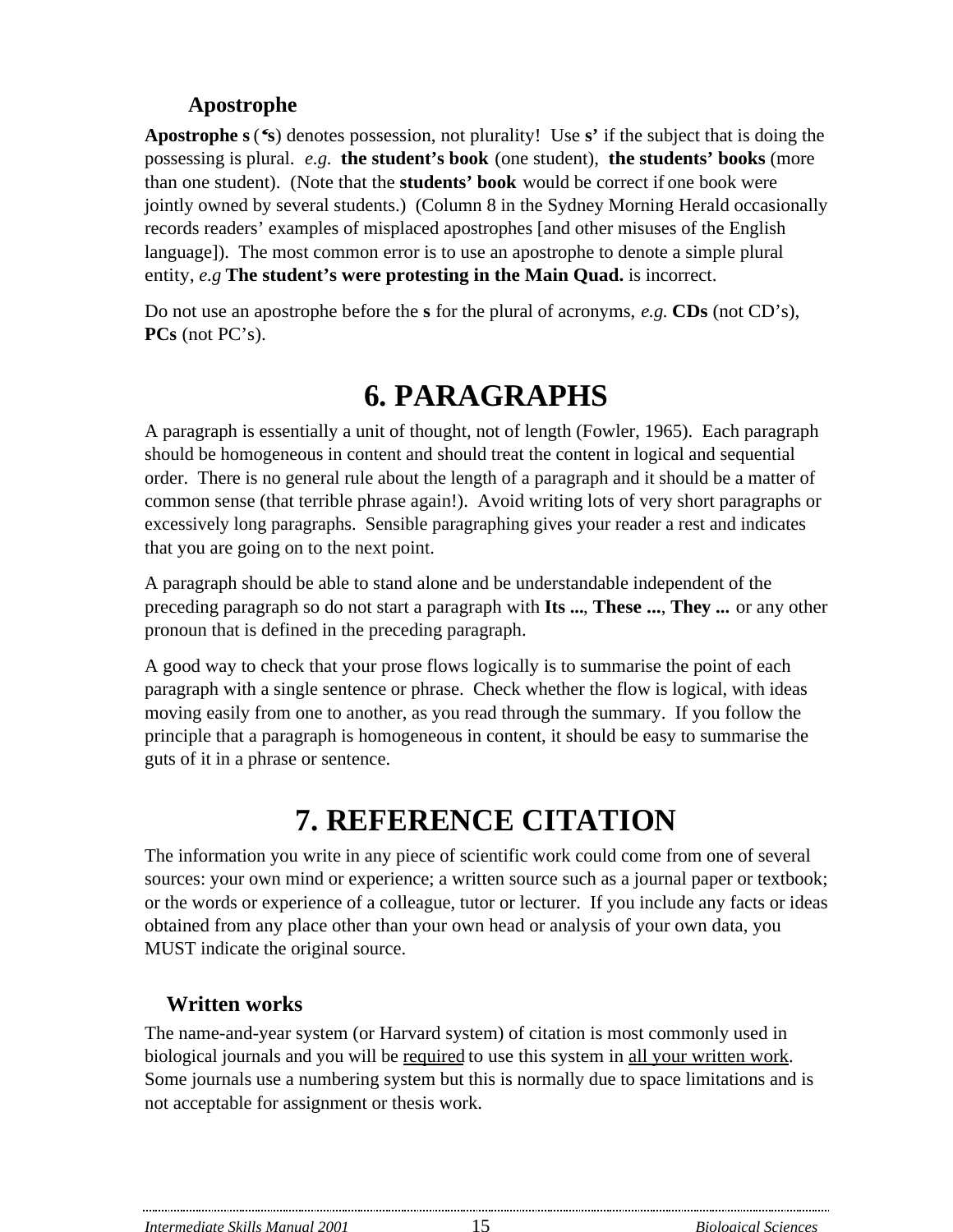Choose a logical point within your sentence to write in brackets the surname of the author(s) and the year of publication of the journal or book. Placing a comma between the author and year is optional (but should be consistent within any one manuscript). *e.g.* **Anaerobic fungi extensively colonise plant material in rumen digesta (Bauchop, 1979).**

## **Citations and punctuation**

If the author's name forms part of the sentence, write the year in brackets. **NOTE** that any punctuation mark is placed after the closing bracket. This rule also applies to any other stop in the sentence (comma, semicolon or colon).

*e.g.* **The role of brown adipose tissue in the increased heat production of coldacclimated rats was clearly demonstrated by the blood flow studies of Foster and Frydman (1979).**

#### **Two authors**

Write both names separated by **and** (or **&**).

*e.g.* **Thermogenesis in cold-exposed placental mammals involves heat generated by muscle and brown adipose tissue (Foster and Frydman, 1979).**

#### **Three or more authors**

Write the first author, followed by *et al.*, which stands for *et alia* (= and others).

*e.g.* **The synergistic action of three enzymes is necessary for sufficient breakdown of cellulose in the termite,** *Macrotermes mulleri* **(Rowland** *et al.***, 1988).**

(Note that *et al*. (i) is italicised (or underlined) because it is Latin; and (ii) ends with a full stop because the last letter of the abbreviation is not the same as the last letter of the full word.)

\* Do NOT include a page number in a reference citation. A page number is only required for direct quotations, which, you recall, should be **avoided**).

**\*** The **full reference** for every citation (including surnames and initials of all authors) should appear in your reference list (called References, References Cited, or Literature Cited but NEVER Bibliography). Note carefully how each reference is written in the reference lists in your course manuals and in the scientific papers you read.

**\*** If you cite articles written in **foreign languages** you must indicate, in your reference list, whether you are citing the original article, a translation or an abstract.

**DO NOT USE FOOTNOTES** to list references. And do not use *ibid*. - you must write the reference citation each time you use the reference.

\* In instances where you have cited several different publications by the same author in the same year: these are cited in the text as (Smith, 1980a), (Smith, 1980b), *etc.* and are listed in the order a, b, *etc*. in your reference list.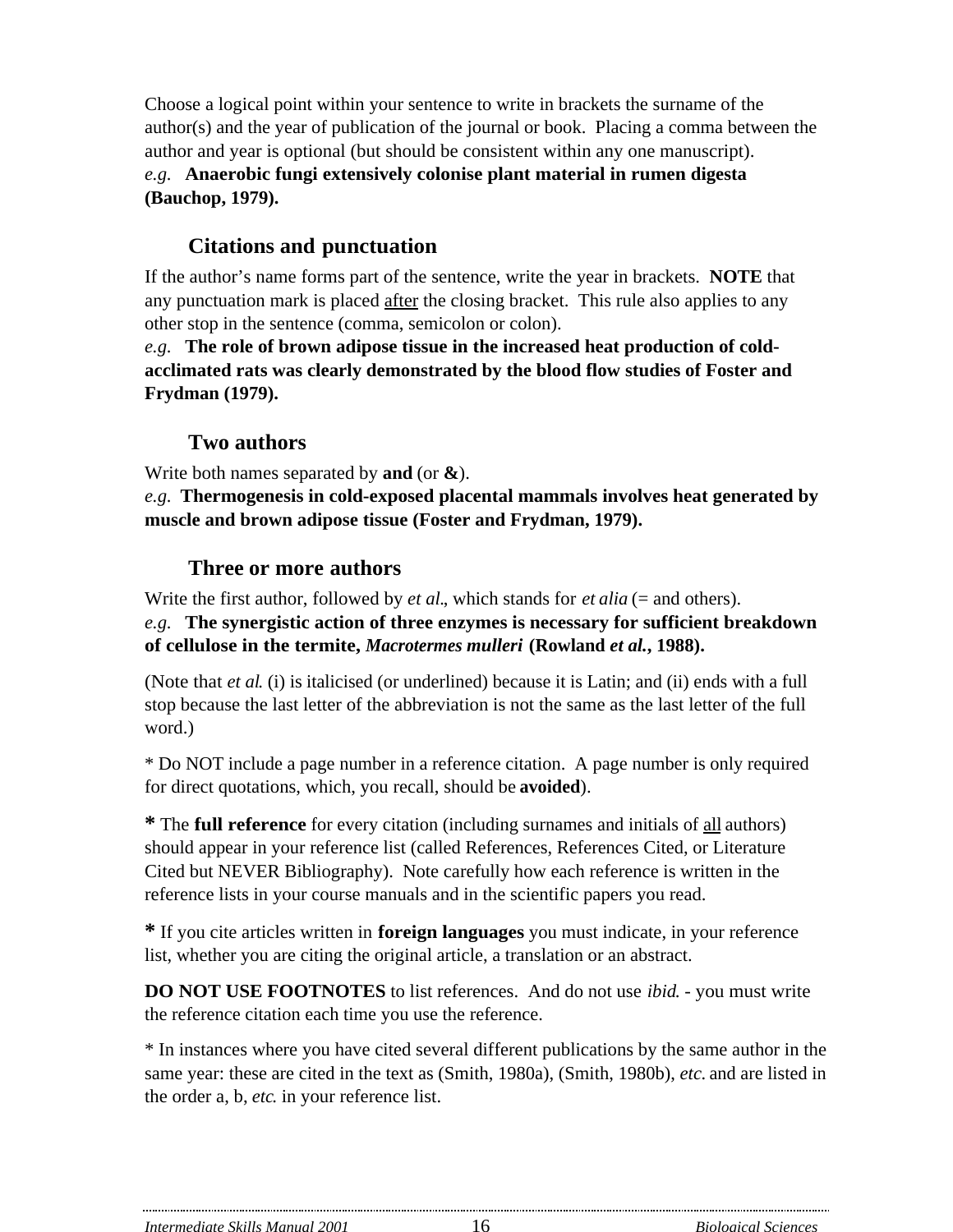## **Unseen references**

You should **avoid** citing references that you have not read. If it is really unavoidable (*e.g.* if the original paper cannot be found or is in a foreign language) then you must cite both the original work and the reference in which you found the cited material.

#### *e.g.* **The French strain of the parasite** *Trioxys pallidus* **was not effective in reducing numbers of the walnut aphid (van den Bosch & Messenger, 1971, in Dixon, 1977).**

This example indicates that you read the reference by Dixon (1977), in which the author cited the reference by van den Bosch & Messenger (1971). The complete details of both references should appear in your reference list. Be warned that more than two such citations in any submitted work will be viewed with grave suspicion!

## **Direct quotations**

Direct quotations should also be **avoided**. If you cannot paraphrase an author's work and feel that only a direct quotation will do the job, you should enclose the quoted section in single quotation marks (unless you are quoting speech, in which case you use double quotation marks). Place any comma or full stop inside the closing quotation mark but place any colon (:) or semicolon (;) outside the closing quotation mark. Include the page number in the reference citation (ONLY for direct quotations). If you omit a section of the original quotation, indicate this with three full stops (ellipsis marks) and if you insert your own words to clarify anything within the quotation, indicate this by square brackets. Be careful that you do not change the author's meaning when you do this.

*e.g. '***[One] case for regarding the ... Mollusca as being derived from the turbellarian-rhynchocoel phyla ... hinges on the conclusion that metameric segmentation ... does not occur in primitive molluscs.***'* **(Russell-Hunter, 1979, p 618)**

## **Verbal references**

If you use information that another person told you, cite the initials and surname of the person, followed by **pers. comm.** (for 'personal communication'). This is often used in journal papers to include unpublished results passed on to the author from another person.

#### *e.g.* **Preliminary experiments have shown the insecticide to have no significant effect on genetic mutants of** *Drosophila* **(W. N. Bingle, pers. comm.).**

# **Plagiarism**

If you use the words or work of another person without citation or proper quotation you are guilty of **plagiarism** and at University this amounts to a charge of **academic misconduct**. A charge of academic misconduct can result in **exclusion of a student from the University for up to two years**. The charge of plagiarism and academic misconduct extends to use of another student's work.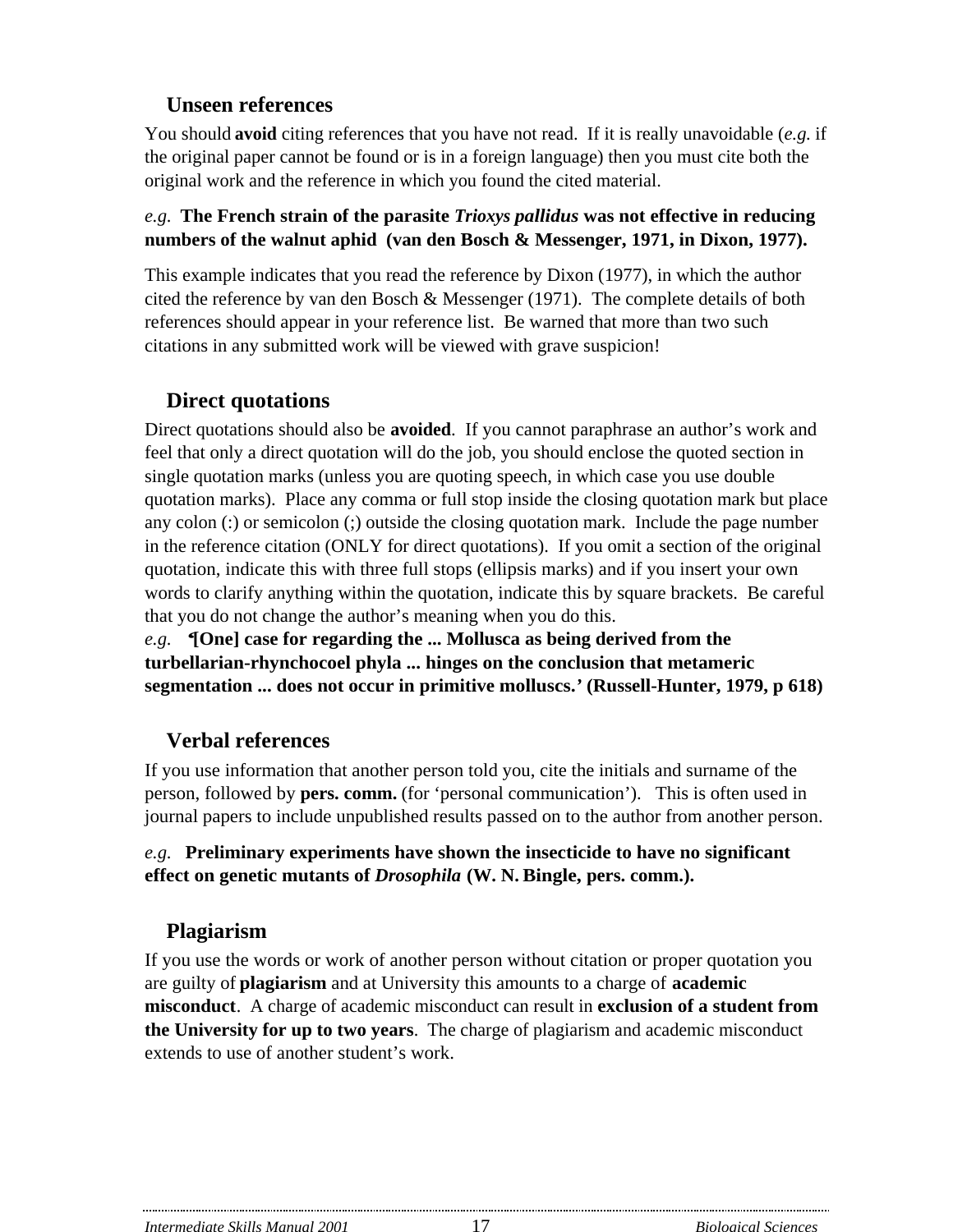# **8. REFERENCE LIST**

The **full reference** for every citation (including surnames and initials of ALL authors) should appear in your reference list (called References, References Cited, or Literature Cited but NEVER Bibliography). Note carefully how each reference is written in the reference lists in your course manuals and in the scientific papers you read.

List references in alphabetical order according to first author. Do not re-arrange the order of authors within a reference. (The order usually indicates the relative contribution of each author to the work.) Each reference must give the reader all the information required to find the original paper or monograph. When you use any reference, even if you make only a few brief notes from it, record the full reference at the same time. It is extremely irritating to have to relocate the journal just to find out such details as the page numbers. Writing each reference onto a file card is a convenient method of keeping track and it is then a simple matter to order the appropriate cards alphabetically to compile your reference list. (Alternatively use a reference database program such as Endnote.)

Titles of journals are normally abbreviated and there is an international convention for this. The accepted abbreviation is usually printed as a header on the first page or every page of the paper. If in doubt, write the full journal name. Abbreviations for the names of common journals are listed in the *World List of Scientific Periodicals* and *Sources for the Biosis Data Base,* which are available in Fisher and Badham libraries.

| <b>TYPE OF PUBLICATION</b>                                                                                                                                                                                      | <b>EXAMPLE</b>                                                                                                                                                                                                              |
|-----------------------------------------------------------------------------------------------------------------------------------------------------------------------------------------------------------------|-----------------------------------------------------------------------------------------------------------------------------------------------------------------------------------------------------------------------------|
| <b>Journal paper</b><br>Surnames and initials of all authors<br>(Year of publication)<br>Full title of paper.<br>Name and volume number of journal:<br>Page numbers of paper.                                   | Weider, R. K. and Lang, G. E. $(1982)$ A<br>critique of the analytical methods used in<br>examining decomposition data obtained<br>from litter bags. Ecology $63 : 1636 - 1642$ .<br>Text citation: (Weider and Lang, 1982) |
| <b>Monograph (book)</b><br>Surnames and initials of all authors<br>(Year of publication)<br>Full title of book.<br>Number of edition (if there is more than<br>one)<br>(Publisher: City or Town of Publication) | Griffiths, A.J.F., Miller, J.H., Suzuki,<br>D.T., Lewontin, R.C. and Gelbart, W.M.<br>(1996) An introduction to genetic analysis.<br>6th edition. (W.H. Freeman: New York)<br>Text citation: (Griffiths et al., 1996)       |

# **Examples of references and their text citations**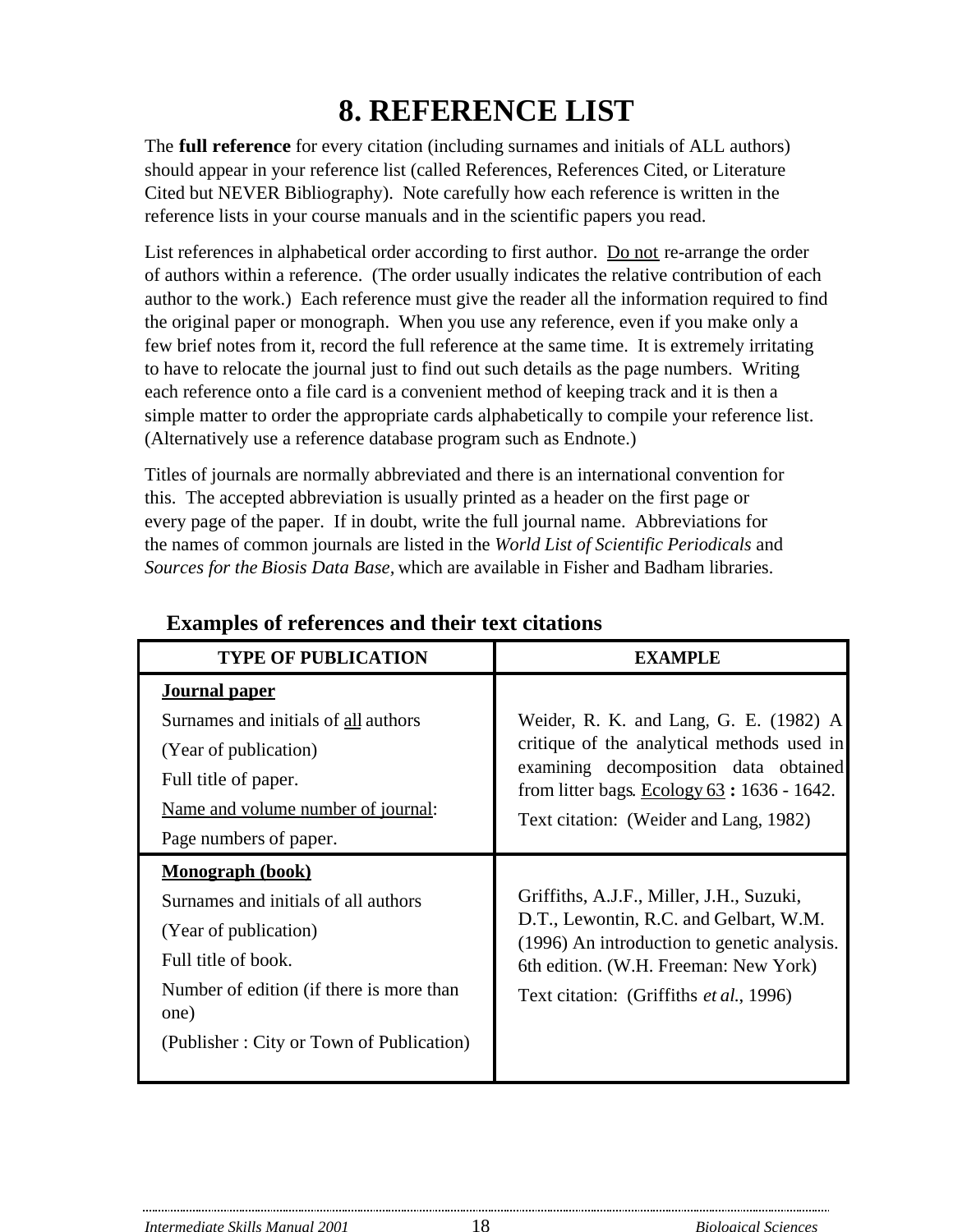| Paper or chapter in a monograph<br>Surnames and initials of all authors<br>(Year of publication)<br>Full title of paper or chapter.<br>(In) Title of book<br>(Eds Initials and surnames of all editors)<br>Page numbers of paper or chapter<br>(Publisher: City or Town of Publication) | Savage, J. M. (1982) The geographic<br>distribution of frogs: patterns and<br>predictions. (In) Evolutionary biology of<br>the Anurans. (Ed. J. L. Vial) pp 351 - 445<br>(University of Missouri Press: Columbia)<br>Text citation: (Savage, 1982)<br>(Note that Editor abbreviates to Ed.<br>(fullstop) and Editors abbreviates to Eds<br>(no fullstop). Note also the position of<br><i>initials and surnames for editors.)</i> |
|-----------------------------------------------------------------------------------------------------------------------------------------------------------------------------------------------------------------------------------------------------------------------------------------|-----------------------------------------------------------------------------------------------------------------------------------------------------------------------------------------------------------------------------------------------------------------------------------------------------------------------------------------------------------------------------------------------------------------------------------|
| <b>Thesis</b><br>Surname and initials of author<br>(Year of submission of the thesis)<br>Title of thesis.<br>Degree for which the thesis was submitted.<br>Name of University                                                                                                           | Wannan, B. (1986) Systematics of the<br>Anarcadiaceae and its allies. Ph. D.<br>University of N.S.W.<br>Text citation: (Wannan, 1986)                                                                                                                                                                                                                                                                                             |

Publishers vary in the conventions required for typesetting and punctuating references, *e.g.* presence or absence of bracketing, commas, fullstops after author initials, italicising, bold type, underlining, *etc.* Provided all the required information is present and you are consistent within the one work, you may go with your own preference for punctuating references in essays and assignments. Compare the reference lists in a variety of publications to see the range of conventions. Placing brackets around the year and placing the year immediately after the author(s) does make it easier to read.

#### **So, how do you translate the information in a title page or journal page into a correct reference listing?**

For a **monograph**, the date is the year of copyright, which is usually printed on the page after the title page. If there is more than one edition of the book, include the edition number in the title and make sure the date you cite is the correct copyright date for that edition. For a **paper or chapter in a book**, make sure you record the author(s) of the paper or chapter, the first and last page numbers, and the full title, editors and publication details of the book. For a **journal article**, the abbreviated journal title, volume number and page numbers are usually written in a header or footer on each page. (If not, record all this information when you photocopy the article!)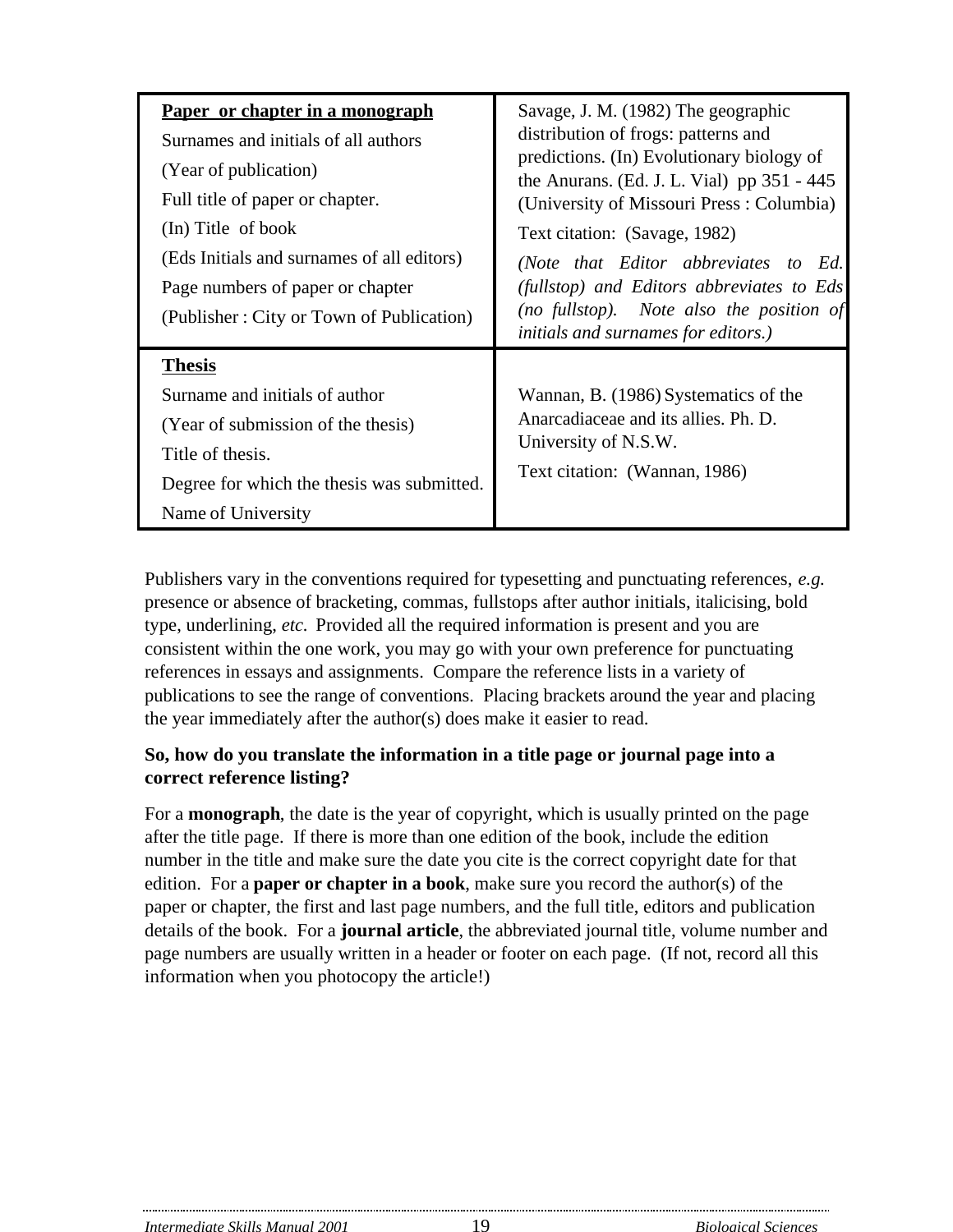# **Publication details**

If the place of publication or location of a University may not be well known, include either the city, state or country as necessary, *e.g.* (Prentice Hall: Englewood Cliffs, New Jersey); (Bond University: Queensland, Australia). Do not include Co., Pty Ltd, Inc., & Sons, *etc.* in the name of a publisher. Note that U.S.A., U.K. or Aust. are not sufficient to indicate the place of publication! Do not confuse the place of publication with the city where the publication was typeset and printed: they usually differ. Some publishers may have several towns or cities listed on the title page; the place of publication is the first town or city listed and the address of that office is usually printed on the next page.

## **References (cited in text above)**

Gopen, G.D. and Swan, J.A. (1990) The science of scientific writing. *Amer. Scientist* 78: 550-558

Towns, P. (1990) Is literacy important? *Aust. Biochem. Soc. Newsletter* 3: 21

Woods, A. (1989) English Tutorial notes. University of NSW

# **Useful student references**

#### **Pocket guides to English**

1. Hardie, R. G. (1990) **Collins Gem English grammar.** (Eds P. Hanks and A. Grandison) (Collins: Glasgow)

2. Weiner, E. S. C. (1983) **The Oxford miniguide to English usage.** (Oxford University Press: Oxford) *(Fisher 423/99)*

## **General writing style and word usage**

1. Australian Government Publishing Service (1995) **Style manual for authors, editors and printers.** 5th edition. (AGPS Press: Canberra) *(Badham reference; Fisher 808.041 101 F)*

2. Fowler, H. W. (1965) **A dictionary of modern English usage.** Second edition. Revised by Sir Ernest Gowers. (Oxford University Press: Oxford) (reprinted also 1968, 1983) *(Fisher 428/13D)* (The 3rd edition, edited by R.W. Burchfield, was published in 1996.)

4. Hudson, N. (1993) **Modern Australian usage.** (Oxford University Press: Melbourne) *(Fisher Reference 428.00994/3 Not for Loan)*

## **Scientific writing**

1. Council of Biology Editors, Committee on form and style. (1983) **CBE Style Manual.** 5th edition. (American Institute of Biological Sciences: Washington) *(Badham 808.02 69)*

2. Lindsay, D. (1984) **A guide to scientific writing.** (Longman Cheshire: Melbourne)

3. O'Connor, M (1991) **Writing successfully in science**. (Chapman Hall: London *(Health Sciences 808.0665 OCO)*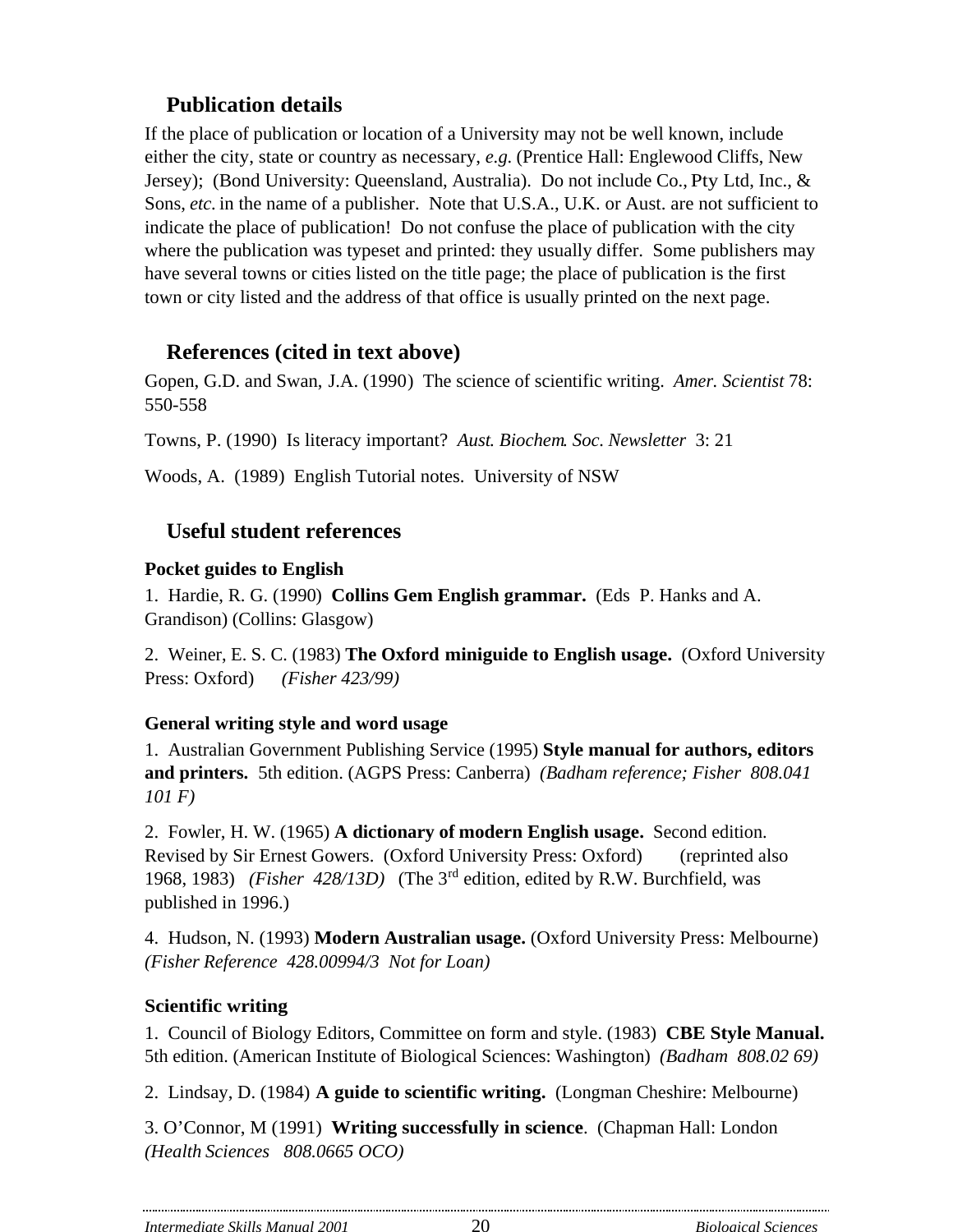# **9. GLOSSARY OF GRAMMATICAL TERMS**

**Noun**: a 'naming' word - a word that labels a person, place, thing or idea. *e.g.* **table, gait, conscience, Paul, Sydney**.

**Pronoun**: replaces a noun previously used or indefinite. *e.g.* **he, her, it, anyone, something**.

**Adjective**: gives further information about (describes) a noun. *e.g.* Oh, you **sexy** thing**!**

A group of words (phrase) can sometimes act as an adjective (adjectival phrase). *e.g.* The girl **with the black velvet band** ...

**Verb**: a 'doing' word - a word that tells about an action or a state of being. *e.g.* **jump, be, carry, learn**.

A verb usually has a subject (the thing that does the action). Verbs may or may not have a direct object (the thing that receives the action).

Verbs that take a direct object are called transitive verbs. *e.g.* I **killed** the flies.

Verbs that do not take a direct object are called intransitive verbs.

*e.g.* I **must** learn some grammar; I **can** kill flies.

Some verbs take a direct and an indirect object. The indirect object names the person or thing to whom/which an action is done.

*e.g.* I gave the textbook to my sister. (**the textbook** is direct; **to my sister** is indirect)

**Adverb**: gives further information about (describes) a verb. *e.g.* They ran **quickly**.

A group of words (phrase) can sometimes act as an adverb (adverbial phrase). *e.g.* Her room at college was **a complete mess**.

(adjectival phrase) (adverbial phrase)

**Preposition**: gives information about position or movement. *e.g.* **on, over, in, there, to, with**.